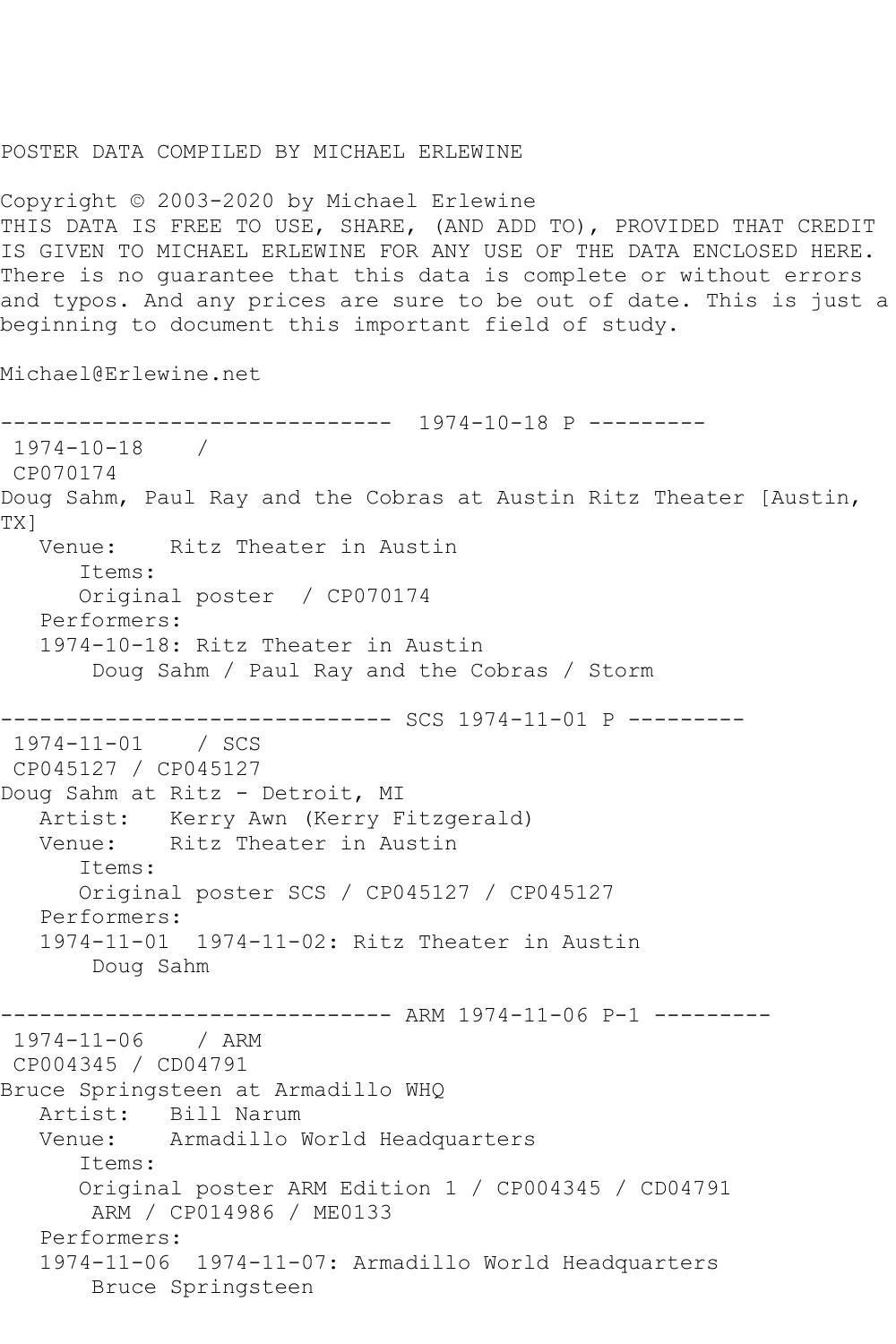```
 1974-11-08: Ritz Theater, Corpus Christi
        Bruce Springsteen
   1974-11-09: Music Hall, Houston
        Bruce Springsteen
   1974-11-10: Sportsatorium, Dallas
        Bruce Springsteen
------------------------------ RITZ 1974-11-08 P-1 ---------
1974-11-08 / RITZ 
CP009608 / CS04353
Bo Diddley at Ritz Theater - Austin, TX
   Private Notes: Texas P-1 * CHECK
   Artist: Jim Franklin
   Venue: Ritz Theater in Austin
       Items:
       Original poster RITZ Edition 1 / CP009608 / CS04353
        RITZ / CP018658 / THJME0160
       RITZ / CP020125 / XK19741108
   Performers:
   1974-11-08: Ritz Theater in Austin
       Bo Diddley
                ------------------------------ RITZ 1974-11-13 P-1 ---------
1974-11-13 / RITZ 
CP001402 / 1419
Bukka White, Juke Boy Bonner at Ritz Theater - Austin, TX
   Notes: Benefit for M. Lipscomb
       Benefit: Benefit fo Mance Lipscomb
   Venue: Ritz Theater in Austin
       Items:
      Original poster RITZ Edition 1 / CP001402 / 1419 (11 x 17)
   Performers:
   1974-11-13 1974-11-16: Ritz Theater in Austin
        Bukka White / Juke Boy Bonner / Mance Lipscomb
------------------------------ SCS 1974-11-22 P ---------
1974-11-22 / SCS 
CP045126 / CP045126
Milton Carroll Band, Billy C. at Ritz - Detroit, MI
   Artist: Kerry Awn (Kerry Fitzgerald)
   Venue: Ritz Theater in Austin
       Items:
       Original poster SCS / CP045126 / CP045126
   Performers:
   1974-11-22: Ritz Theater in Austin
        Milton Carroll / Billy C. / Bobby Doyle Band
```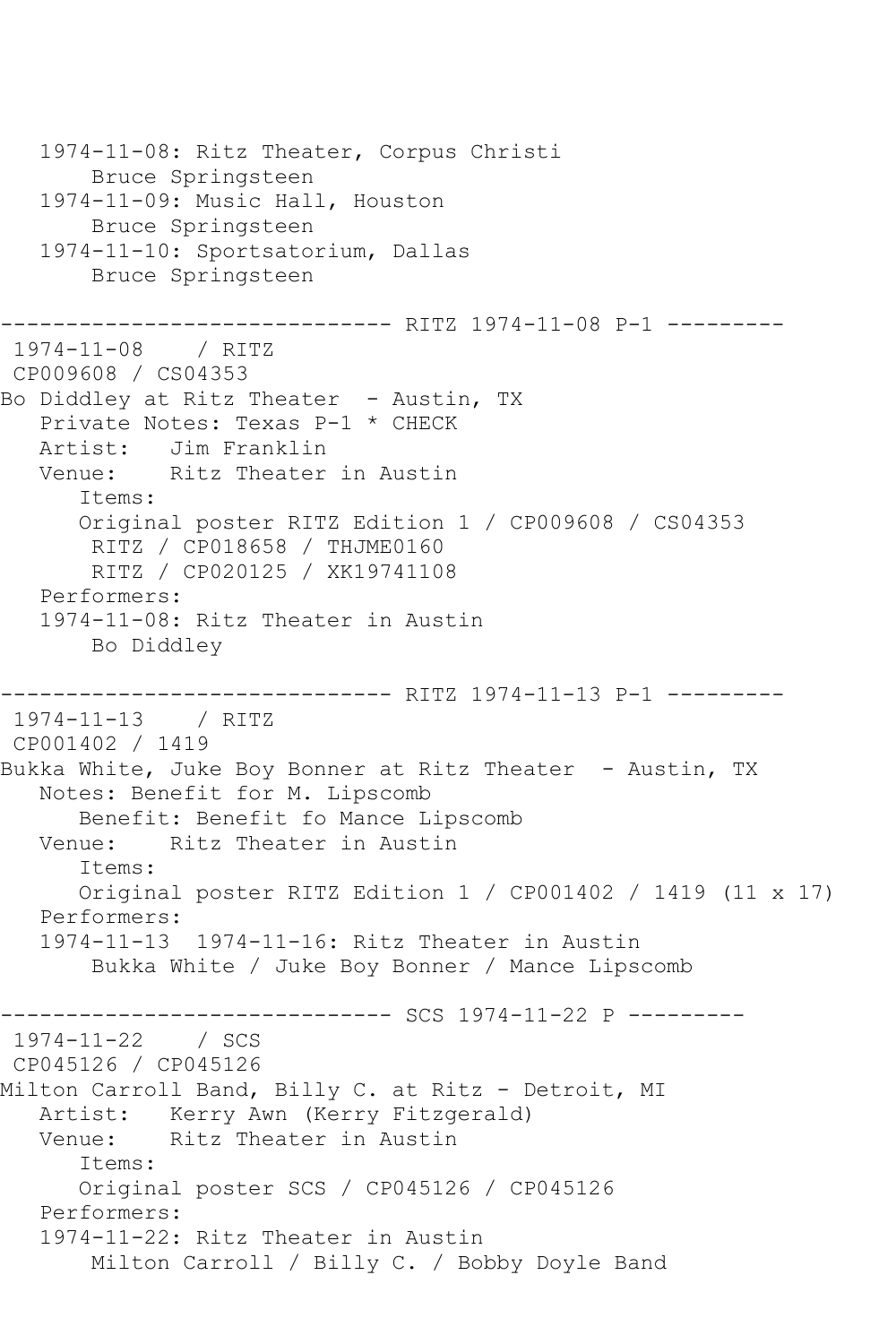------------------------------ SCS 1974-12-02 P --------- 1974-12-02 / SCS CP045128 / CP045128 Willis Alan Ramsey at Austin Ritz Theater [Austin, TX] Artist: Kerry Awn (Kerry Fitzgerald) Venue: Ritz Theater in Austin Items: Original poster SCS / CP045128 / CP045128 Performers: 1974-12-02: Ritz Theater in Austin Willis Alan Ramsey ------------------------------ RITZ 1974-12-04 P-1 --------- 1974-12-04 / RITZ CP004275 / CD04721 J.J. Cale, Sam Chatman at Ritz Theater - Austin, TX Venue: Ritz Theater in Austin Items: Original poster RITZ Edition 1 / CP004275 / CD04721 Original poster RITZ Edition 1 / CP020130 / XK19741204 RITZ / NONE / XK1974120 Performers: 1974-12-04: Ritz Theater in Austin J.J. Cale / Sam Chatman ------------- RITZ 1974-12-20 P-1 ---------1974-12-20 / RITZ CP004179 / CD04588 Doug Sahm, Shiva's Head Band at Ritz Artist: Kerry Awn (Kerry Fitzgerald)<br>Venue: Ritz Theater in Austin Ritz Theater in Austin Items: Original poster RITZ Edition 1 / CP004179 / CD04588 Performers: 1974-12-20 1974-12-21: Ritz Theater in Austin Doug Sahm / Shiva's Head Band ----------- SCS 1974-12-20 P ----------1974-12-20 / SCS CP045129 / CP045129 Doug Sahm, Shivas Headband at Ritz - Detroit, MI Artist: Kerry Awn (Kerry Fitzgerald) Venue: Ritz Theater in Austin Items: Original poster SCS / CP045129 / CP045129 Performers: 1974-12-20 1974-12-21: Ritz Theater in Austin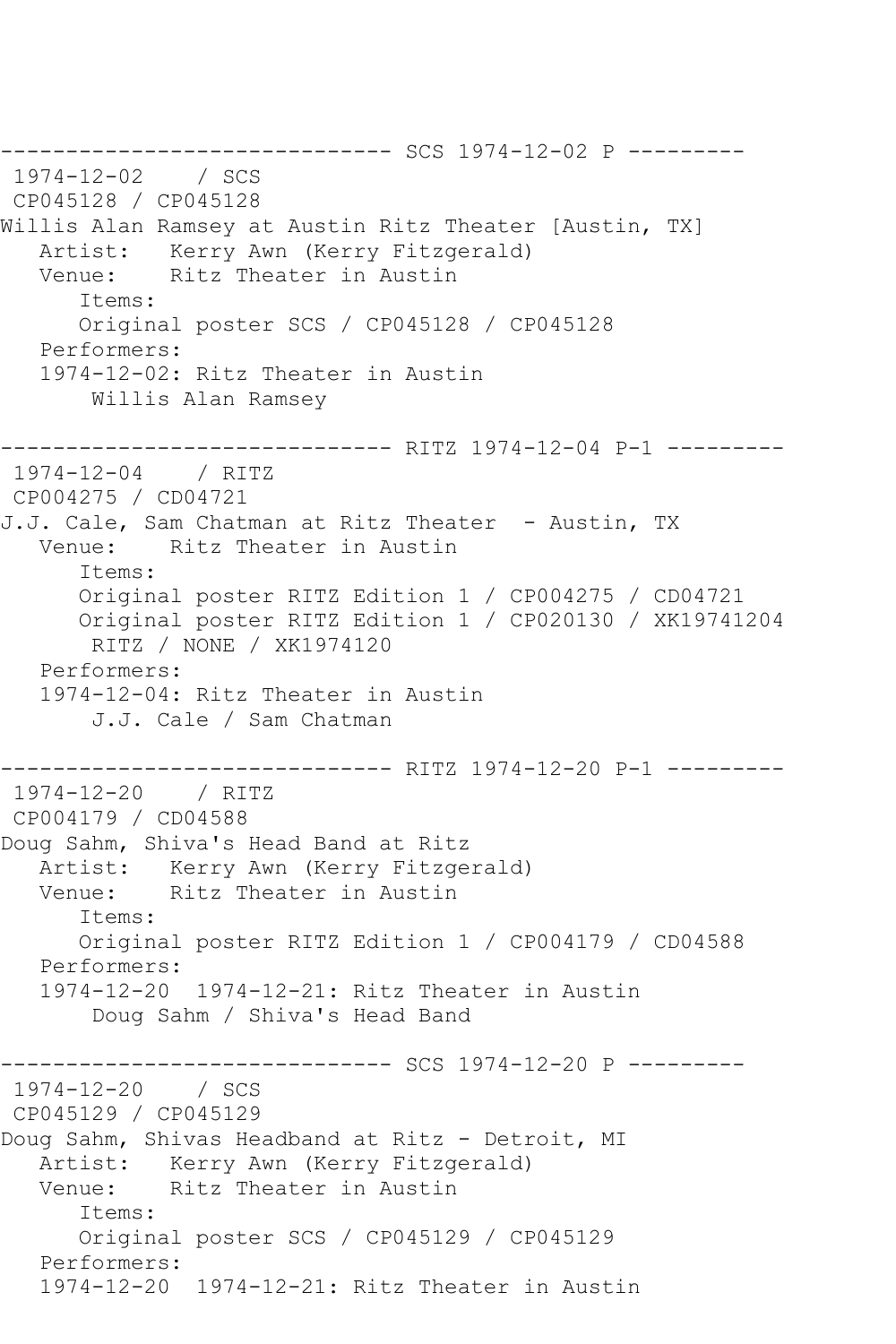Doug Sahm / Shiva's Head Band ------------------------------ SCS 1974-12-31 P --------- 1974-12-31 / SCS CP045309 / CP045309 Uranium Savage at Ritz - Detroit, MI Benefit: New Years Eve Artist: Kerry Awn (Kerry Fitzgerald) Venue: Ritz Theater in Austin Items: Original poster SCS / CP045309 / CP045309 Performers: 1974-12-31: Ritz Theater in Austin Uranium Savages ------------------------------ RITZ 1975-01-23 P-1 --------- 1975-01-23 / RITZ CP004197 / CD04606 Spencer Davis, 47 X It's Own Weight at Ritz Artist: Jim Franklin<br>Venue: Ritz Theater Ritz Theater in Austin Items: Original poster RITZ Edition 1 / CP004197 / CD04606 RITZ / CP004290 / CD04736 Performers: 1975-01-23 1975-01-25: Ritz Theater in Austin Spencer Davis / 47 X It's Own Weight / Electromagnets ------------- RITZ 1975-01-28 P-1 ---------1975-01-28 / RITZ CP020137 / XK19750128 Jerry Jeff Walker, Lost Gonzo Band at Ritz Theater - Austin, TX Venue: Ritz Theater in Austin Items: Original poster RITZ Edition 1 / CP020137 / XK19750128 RITZ / NONE / XK1975012 Performers: 1975-01-28: Ritz Theater in Austin Jerry Jeff Walker / Lost Gonzo Band ---------- RITZ 1975-02-07 P-1 ---------1975-02-07 / RITZ CP004291 / CD04737 Too Smooth, Blitz Brothers at Ritz Venue: Ritz Theater in Austin Items: Original poster RITZ Edition 1 / CP004291 / CD04737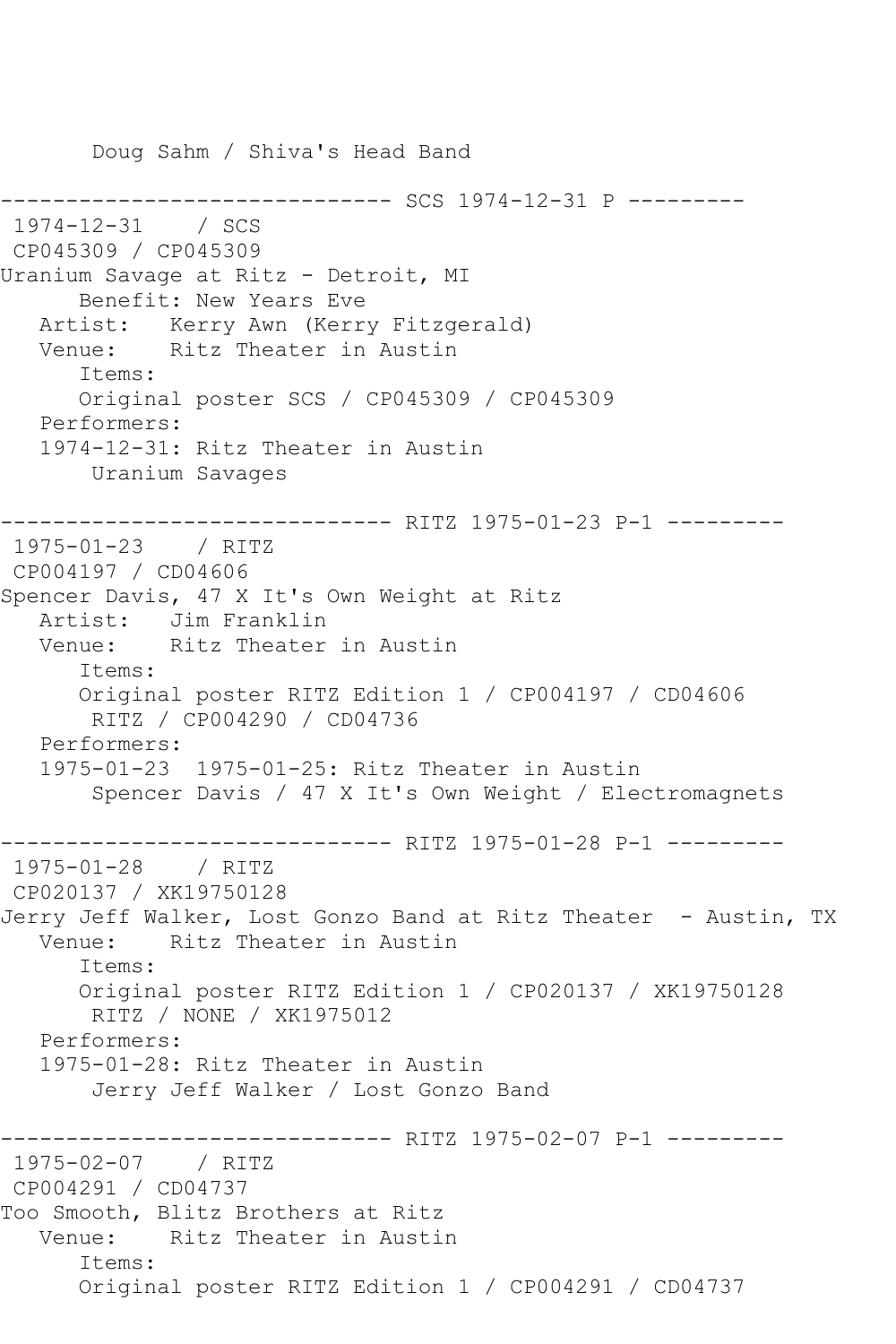Performers: 1975-02-07 1975-02-08: Ritz Theater in Austin Too Smooth / Blitz Brothers / Lenim ------------------------------ SCS 1975-02-24 P --------- 1975-02-24 / SCS CP045130 / CP045130 Tracy Nelson at Ritz - Detroit, MI Artist: Kerry Awn (Kerry Fitzgerald) Venue: Ritz Theater in Austin Items: Original poster SCS / CP045130 / CP045130 Performers: 1975-02-24: Ritz Theater in Austin Tracy Nelson ------------------------------ SCS 1975-03-07 P --------- 1975-03-07 / SCS CP045310 / CP045310 O.T. and the Hot Curls at Ritz - Detroit, MI Benefit: Surf Festival Artist: Kerry Awn (Kerry Fitzgerald) Venue: Ritz Theater in Austin Items: Original poster SCS / CP045310 / CP045310 Performers: 1975-03-07: Ritz Theater in Austin O.T. and the Hot Curls ------------------------------ RITZ 1975-04-05 P-1 --------- 1975-04-05 / RITZ CP020139 / XK19750405 Pretty Things, Pete Samson at Ritz Theater - Austin, TX<br>Venue: Ritz Theater in Austin Ritz Theater in Austin Items: Original poster RITZ Edition 1 / CP020139 / XK19750405 RITZ / NONE / XK1975040 Performers: 1975-04-05: Ritz Theater in Austin Pretty Things / Pete Samson / Roadmap --------------- SCS 1975-04-05 P ---------1975-04-05 / SCS CP045028 / CP045028 Pretty Things at Ritz - Detroit, MI Benefit: Pretty Thing Olumpiad Artist: Kerry Awn (Kerry Fitzgerald)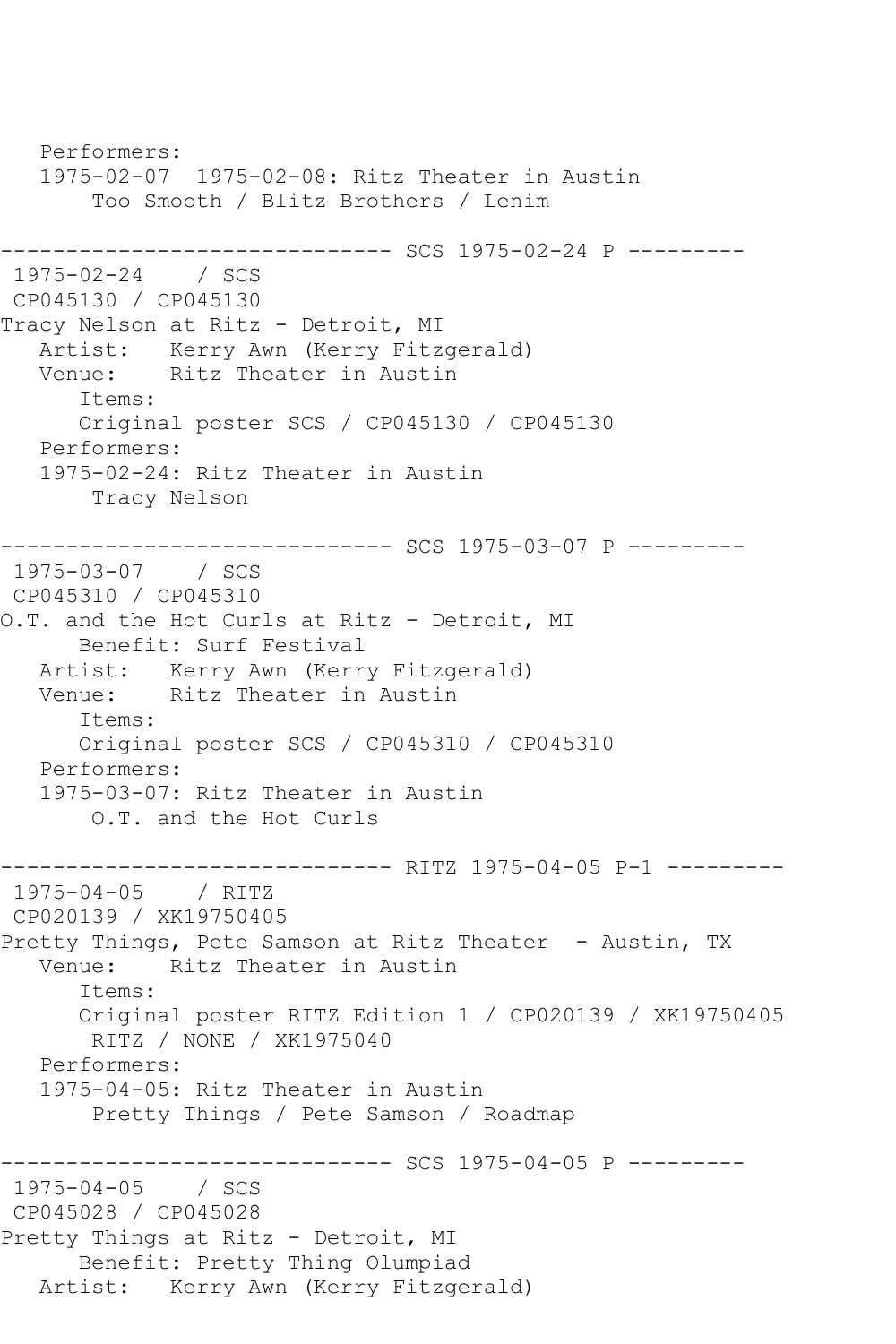```
 Venue: Ritz Theater in Austin
       Items:
       Original poster SCS / CP045028 / CP045028
   Performers:
   1975-04-05: Ritz Theater in Austin
        Pretty Things
------------------------------ 1975-05-02 P ---------
1975-05-02 / 
CP061625 / CP061625
Sons of Uranium Savages, Pete Samson at Ritz
   Private Notes: * Texas
   Artist: Kerry Awn
   Venue: Ritz
       Items:
       Original poster / CP061625 / CP061625
   Performers:
   1975-05-02: Ritz
        Sons of Uranium Savages / Pete Samson / Road Map
   1975-05-03: Ritz
       Roadmap / Easy Street
        ------------------------------ 1977-05-18 P ---------
1977-05-18 / 
CP061454 / CP061454
Sid's Birthday Bash
  Artist: Frank Kozik<br>Venue: Ritz
  Venue:
   Promoter: No Reply Production
       Items:
      Original poster / CP061454 / CP061454 (14 x 20)
   Performers:
   1977-05-18: Ritz
       Pocket Fishermen / Wannabes / Jesus Christ Superfly / 
Rockbusters / Happy Family / Friendly Truckers / Danned / Hollywood 
Indians
                     ---------- RITZ 1981-09 -3 P-1 ---------
1981-09 -3 / RITZ 
CP000566 / 0571
Tina Turner at Ritz Theater - Austin, TX
   Notes: newspaper ad
   Artist: Lynn Goldsmith
   Venue: Ritz Theater in Austin
       Items:
       Original poster RITZ Edition 1 / CP000566 / 0571
   Performers:
```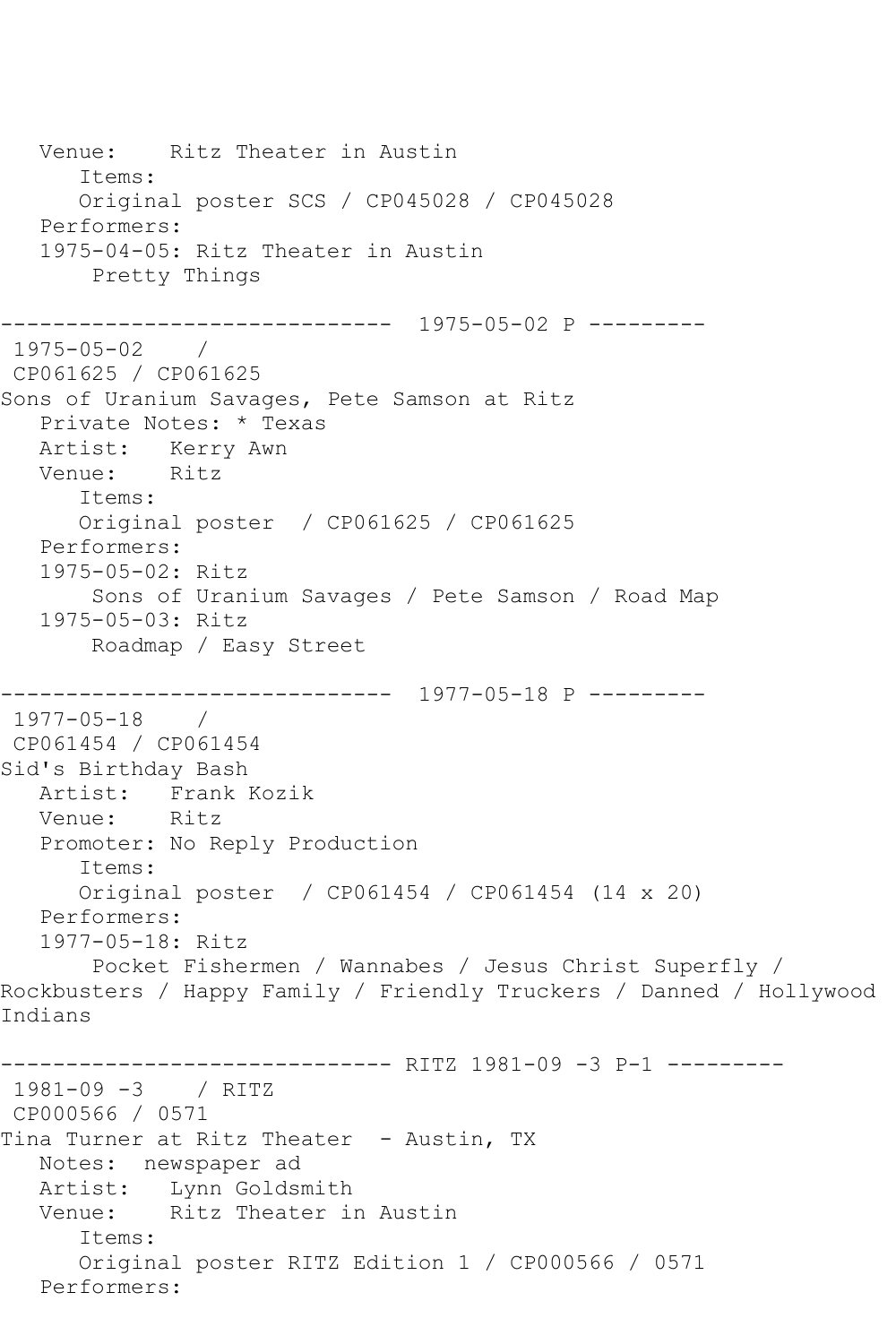1981-09 -3 1981-10-01: Ritz Theater in Austin Tina Turner ------------------------------ RITZ 1981-09 -3 P-1 --------- 1981-09 -3 / RITZ CP000568 / 0573 Turner, Tina at Ritz Theater - Austin, TX Notes: newspaper ad Venue: Ritz Theater in Austin Items: Original poster RITZ Edition 1 / CP000568 / 0573 Performers: 1981-09 -3 1981-10-01: Ritz Theater in Austin Turner / Tina ------------------------------ SCS 1982-02-23 P --------- 1982-02-23 / SCS CP045093 / CP045093 Esther's Follies, Uranium Savages at Ritz - Detroit, MI Benefit: Madi Gras Costume Party Artist: Kerry Awn (Kerry Fitzgerald) Venue: Ritz Theater in Austin Items: Original poster SCS / CP045093 / CP045093 Performers: 1982-02-23: Ritz Theater in Austin Esther's Follies / Uranium Savages ------------------------------ SCS 1982-02-23 P --------- 1982-02-23 / SCS CP045382 / CP045382 Esther's Follies, Uranium Savages at Ritz - Detroit, MI Benefit: Benefit Part to help Raise the Ritz Artist: Kerry Awn (Kerry Fitzgerald) Venue: Ritz Theater in Austin Items: Original poster SCS / CP045382 / CP045382 Performers: 1982-02-23: Ritz Theater in Austin Esther's Follies / Uranium Savages ------------------------------ 1982-05-02 P --------- 1982-05-02 / Esther's Follies, Soul Bashers at Ritz Artist: Danny Garrett<br>Venue: Ritz Theater Ritz Theater in Austin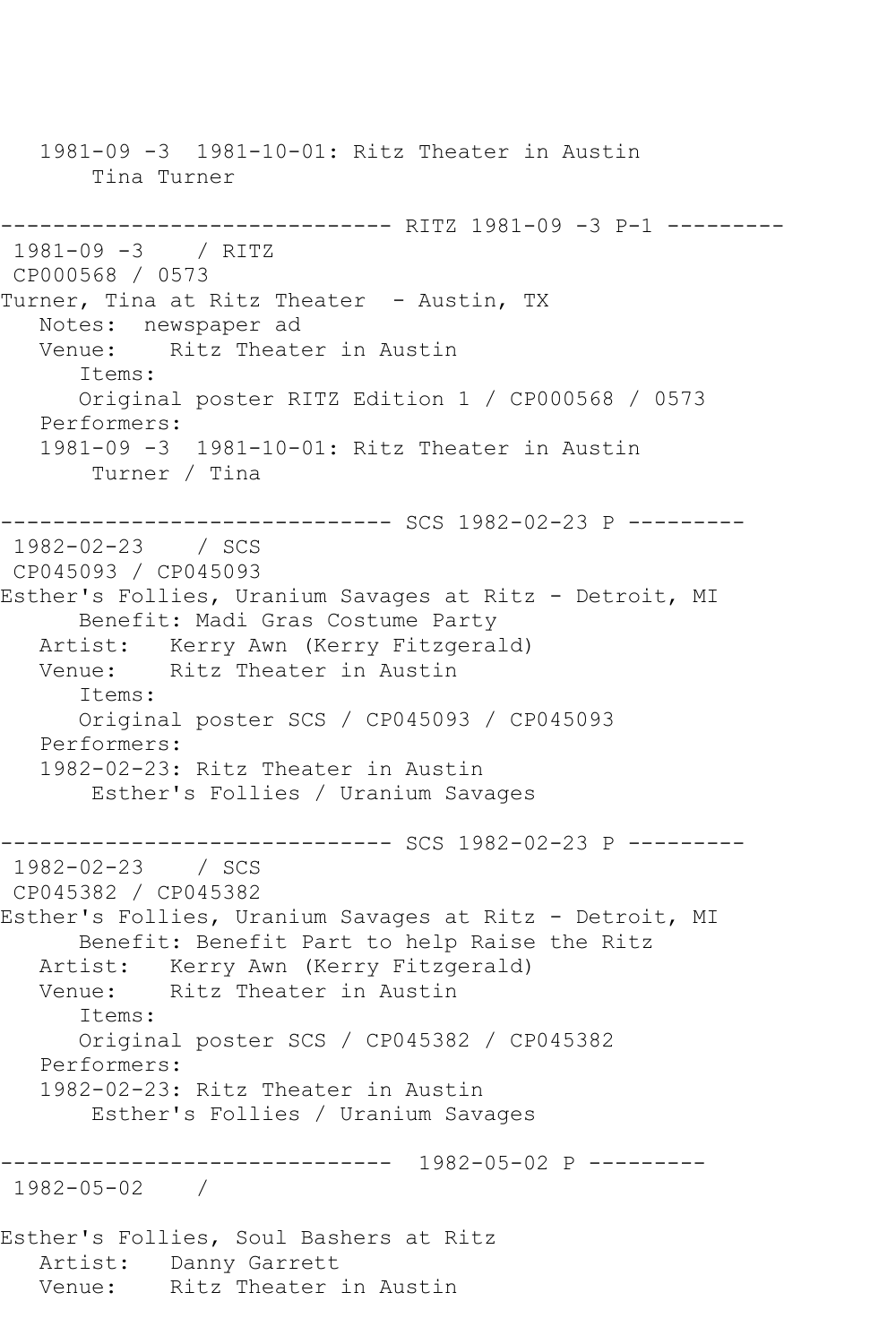Items: Original poster / Performers: 1982-05-02: Ritz Theater in Austin Esther's Follies / Soul Bashers ------------------------------ RITZ-5.165 1982-05-08 P-1 --------- 1982-05-08 / RITZ 5.165 CP002061 / 2049 Black Flag, Saccharin Trust at Ritz Theater - Austin, TX Notes: This item appears in the Art of Rock book, plate no. 5.165 Artist: Randy Turner<br>Venue: Ritz Theater Ritz Theater in Austin Promoter: Book: Art of Rock Items: Original poster RITZ-5.165 Edition 1 / CP002061 / 2049 AORPlate: 5.165 Performers: 1982-05-08: Ritz Theater in Austin Black Flag / Saccharine Trust / Big Boys / Dicks -------------- RITZ-5.163 1982-06-27 P-1 ---------1982-06-27 / RITZ 5.163 CP001867 / 1885 Stick Figures, Kamakaze at Ritz Theater - Austin, TX Notes: This item appears in the Art of Rock book, plate no. 5.163<br>Artist: Paul Sabal Paul Sabal Venue: Ritz Theater in Austin Promoter: Book: Art of Rock Items: Original poster RITZ-5.163 Edition 1 / CP001867 / 1885 AORPlate: 5.163 Performers: 1982-06-27: Ritz Theater in Austin Stick Figures / Kamakaze / Refrigerators / Fish / Max and the Makeups / Y Mucho Mas ------------------------------ SCS 1982-10-31 P --------- 1982-10-31 CP045196 / CP045196 Texas Chainsaw Massacre, Hollerin' Weenies at Ritz - Detroit, MI Benefit: Halloween Artist: Kerry Awn (Kerry Fitzgerald) Venue: Ritz Theater in Austin Items: Original poster SCS / CP045196 / CP045196 Performers: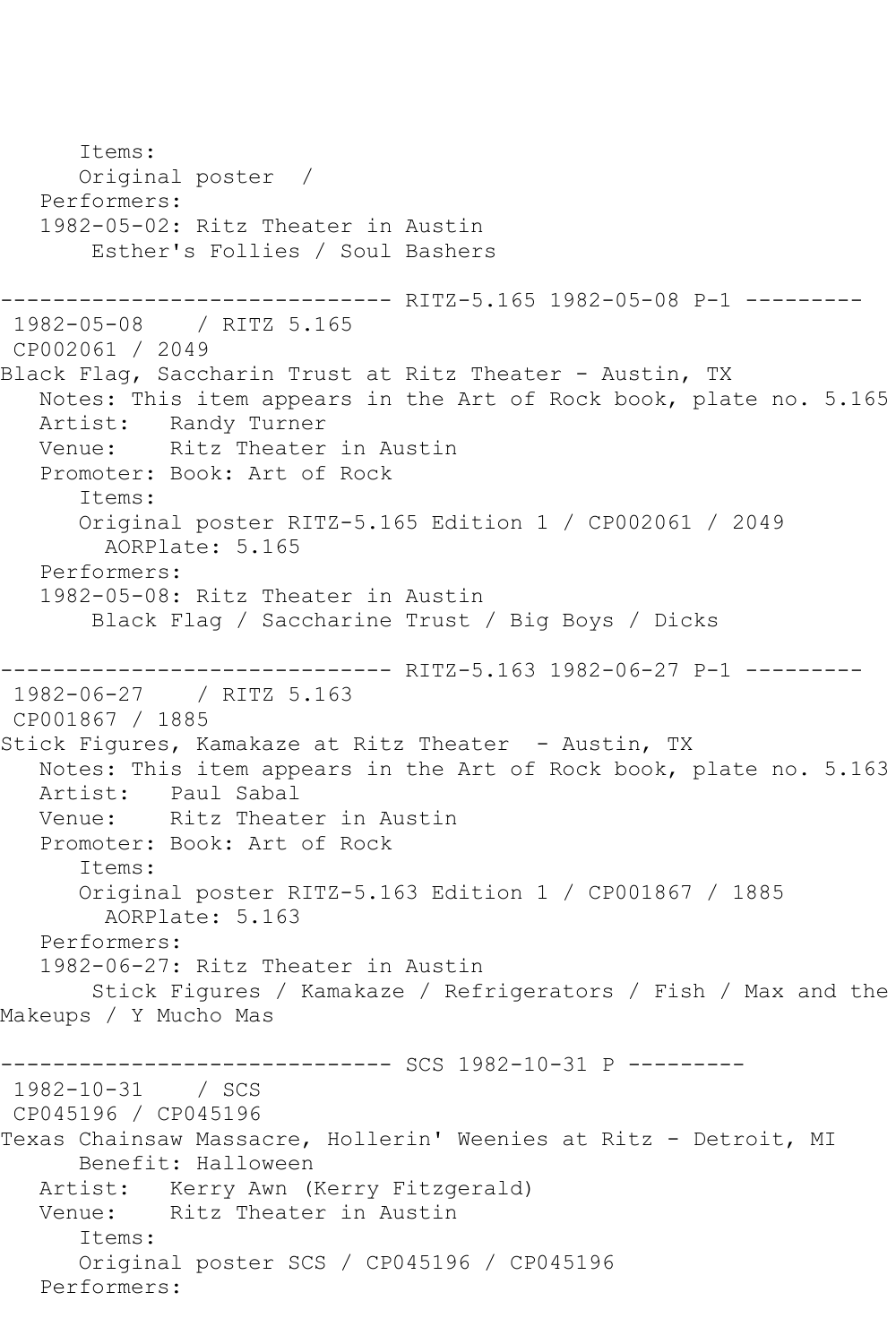1982-10-31: Ritz Theater in Austin Texas Chainsaw Massacre / Hollerin' Weenies ------------------------------ SCS 1983-02-15 P --------- 1983-02-15 / SCS CP045195 / CP045195 Trinidad Exotic Steel Band at Ritz - Detroit, MI Benefit: Second Annual Mardi Gras Artist: Kerry Awn (Kerry Fitzgerald) Venue: Ritz Theater in Austin Items: Original poster SCS / CP045195 / CP045195 Performers: 1983-02-15: Ritz Theater in Austin Trinidad Exotic Steel Band -------------- RITZ 1985-01-20 P-1 ---------1985-01-20 / RITZ CP009586 / CS04331 John Hartford at Ritz Notes: Printed next to John Cale posters, 1985-02-04 Artist: Jagmo (Nels Jacobson) Venue: Ritz Theater in Austin Items: Original poster RITZ Edition 1 / CP009586 / CS04331 (5 x 17) Performers: 1985-01-20: Ritz Theater in Austin John Hartford ------------------------------ RITZ 1985-02-04 P-1 --------- 1985-02-04 / RITZ CP020277 / XK19850204 John Cale at Ritz Theater - Austin, TX Venue: Ritz Theater in Austin Items: Original poster RITZ Edition 1 / CP020277 / XK19850204 Performers: 1985-02-04: Ritz Theater in Austin John Cale --------- RITZ 1985-02-04 P-1 ---------1985-02-04 / RITZ CP009583 / CS04328 John Cale at Ritz Theater - Austin, TX Notes: Printed next to John Hartford posters, 1985-01-20 Artist: Jagmo (Nels Jacobson)<br>Venue: Ritz Theater in Austi Ritz Theater in Austin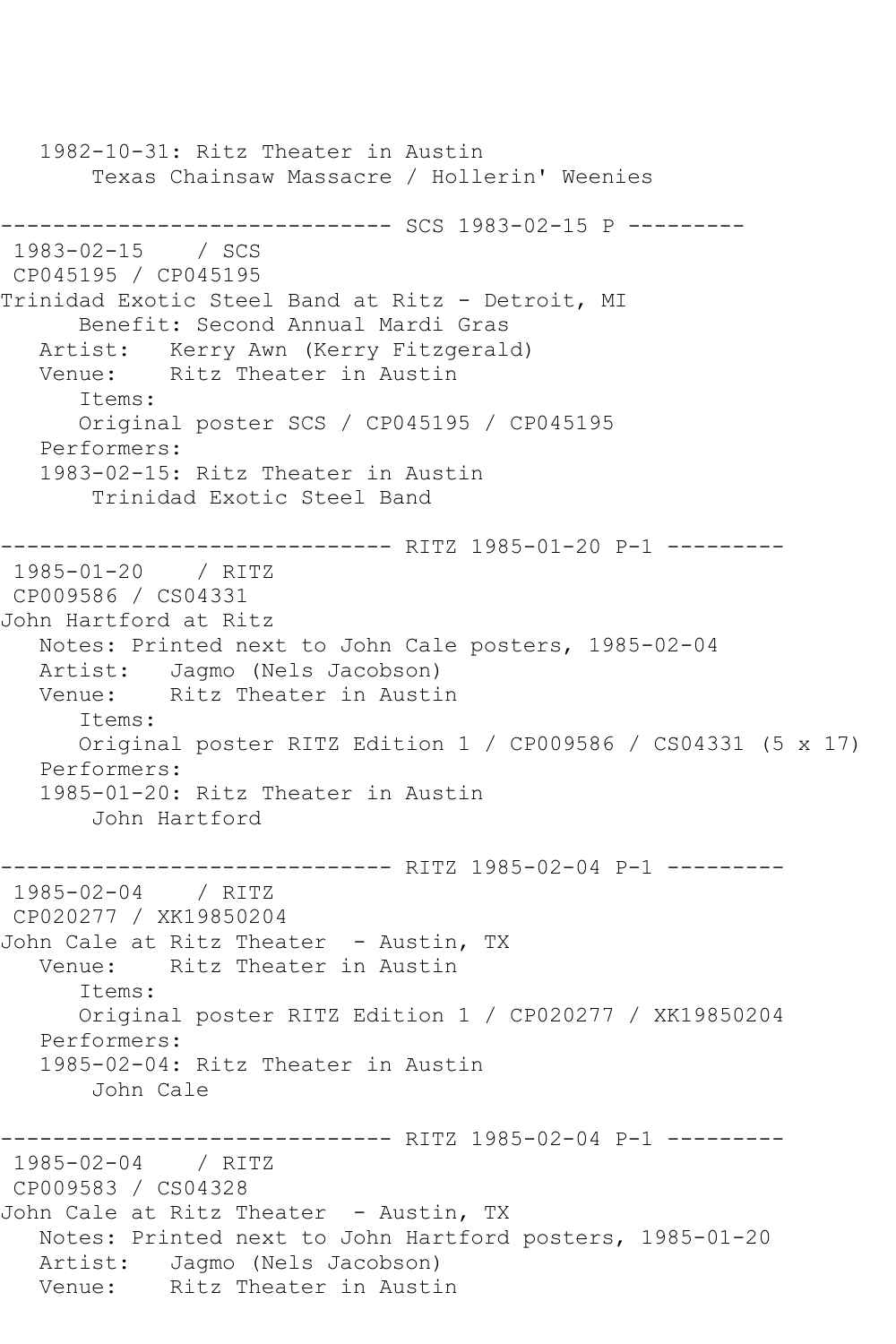Items: Original poster RITZ Edition 1 / CP009583 / CS04328 (5-1/2 x 17) RITZ / CP008061 / CP03306 RITZ / CP019935 / XK004 Performers: 1985-02-04: Ritz Theater in Austin John Cale ------------------------------ SCS 1985-12-31 P --------- 1985-12-31 / SCS CP045165 / CP045165 Esther's Follies at Ritz Theatre Benefit: New Years Eve Artist: Kerry Awn (Kerry Fitzgerald) Venue: Ritz Theater in Austin Items: Original poster SCS / CP045165 / CP045165 Performers: 1985-12-31: Ritz Theater in Austin Esther's Follies ------------------------------ SCS 1986-10 P ---------  $1986 - 10$ CP045168 / CP045168 Texas Gubernatorial Massacre, Esther's Follies at Ritz - Detroit, MI Artist: Kerry Awn (Kerry Fitzgerald) Venue: Ritz Theater in Austin Items: Original poster SCS / CP045168 / CP045168 Performers: 1986-10: Ritz Theater in Austin Texas Gubernatorial Massacre / Esther's Follies ---------- SCS 1986-12-05 P ----------1986-12-05 / SCS CP045099 / CP045099 Uranium Savages at Ritz - Detroit, MI Benefit: 12th Birthday Party Artist: Kerry Awn (Kerry Fitzgerald) Venue: Ritz Theater in Austin Items: Original poster SCS / CP045099 / CP045099 Performers: 1986-12-05: Ritz Theater in Austin Uranium Savages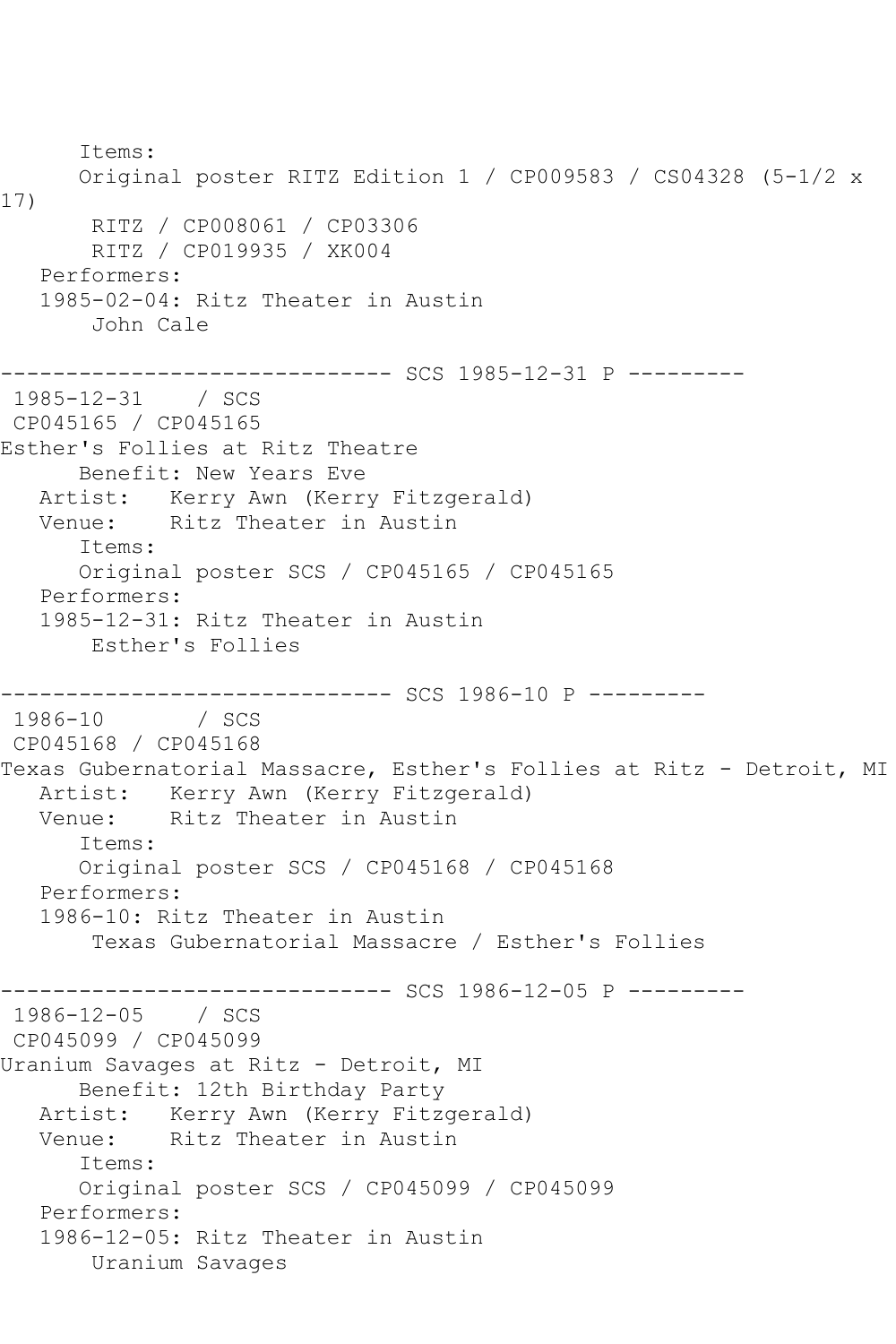------------------------------ SCS 1986-12-05 P --------- 1986-12-05 / SCS CP045394 / CP045394 Uranium Savages at Ritz - Detroit, MI Benefit: Eddy Awards<br>Artist: Kerry Awn (Ke Kerry Awn (Kerry Fitzgerald) Venue: Ritz Theater in Austin Items: Original poster SCS / CP045394 / CP045394 Performers: 1986-12-05: Ritz Theater in Austin Uranium Savages --------------------------------- SCS 198611-13 P ---------<br>198611-13 / SCS 198611-13 CP045029 / CP045029 Ray Campis, Ronnie Mack at Ritz Theatre Artist: Kerry Awn (Kerry Fitzgerald) Venue: Ritz Theater in Austin Items: Original poster SCS / CP045029 / CP045029 Performers: 198611-13: Ritz Theater in Austin Ray Campis / Ronnie Mack / James Itveld / Rip Masters / Butch Hancock / Kimmie Rhodes ------------------------------ 1988-04-27 P --------- 1988-04-27 / CP041033 Butthole Surfers, Flaming Lips at Numbers, Houston Artist: Frank Kozik Venue: Numbers, Houston Items: Original poster / CP041033 Performers: 1988-04-27: Numbers, Houston Butthole Surfers / Flaming Lips / Declaration of Love 1988-04-28: Ritz Theater in Austin 1988-04-30: Arcadia Theater ------------------------------ 1988-07-29 P --------- 1988-07-29 / CP701640 / CP701640 Texas Guitar Massacre, Adrenalin O.D. at Ritz Theater Notes: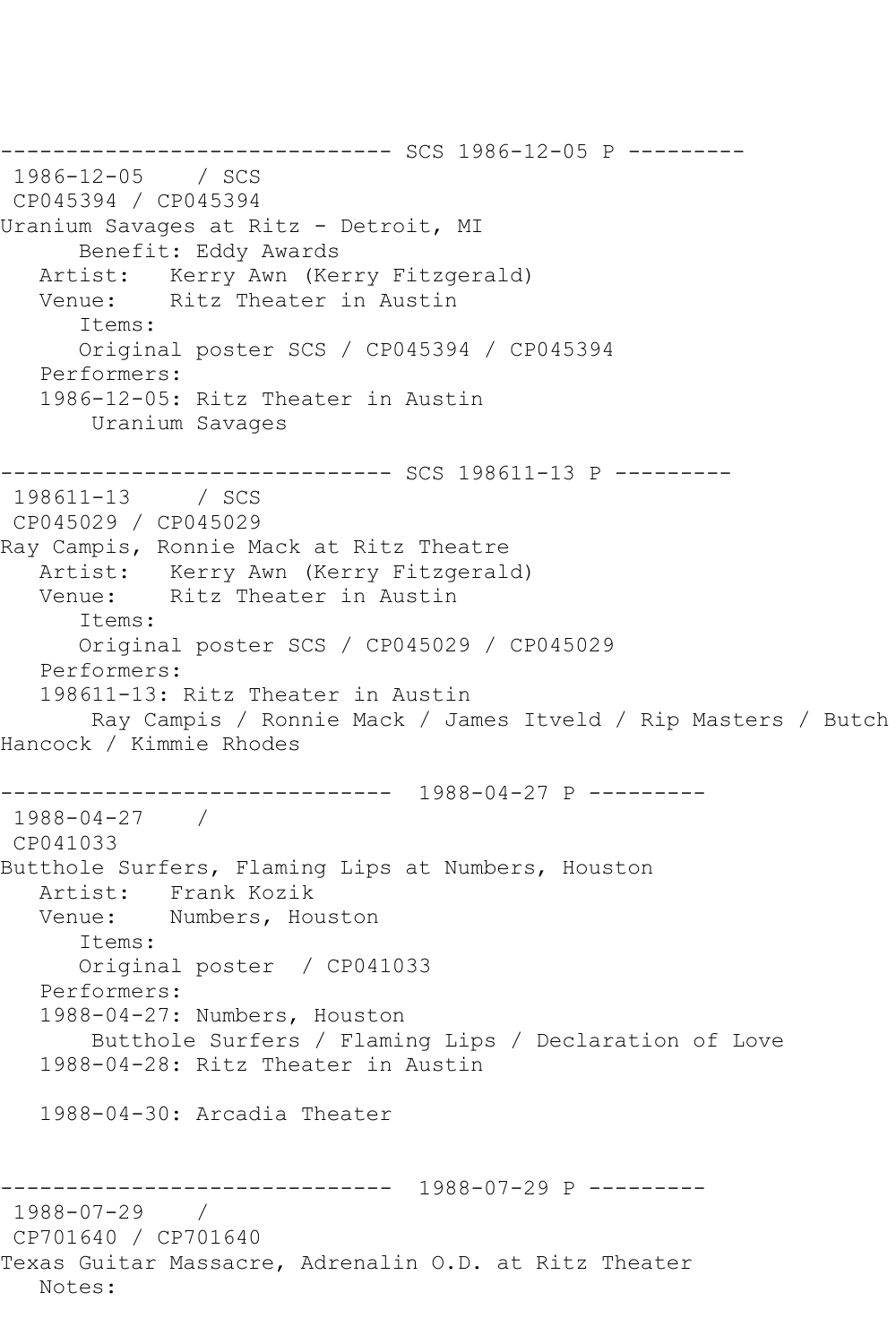This item appears in the book 'The Art of Modern Rock' as AMR # 025.6 Artist: Russell Short Venue: Ritz Theater Items: Original poster / CP701640 / CP701640 (8-1/5 x 11) Performers: 1988-07-29: Ritz Theater Texas Guitar Massacre / Adrenalin O.D. / Last Will / FOD / EKU ------------------------------ 1989-04-18 P --------- 1989-04-18 / Siddhartha Sun at Ritz Artist: Jason Austin Venue: Ritz Theater in Austin Items: Original poster / Performers: 1989-04-18: Ritz Theater in Austin Siddhartha Sun ------------------------------ 1989-11-22 P --------- 1989-11-22 / CP060563 / CP060563 Pixies at Ritz - Detroit, MI Artist: Phil Cushway Venue: Ritz, Detroit Items: Original poster / CP060563 / CP060563 (13-7/8 x 18-3/4) Performers: 1989-11-22: Ritz, Detroit Pixies ------------------------------ 1989-12-31 P --------- 1989-12-31 / Joint Chiefs, Retarded Elf at Ritz Artist: Jason Austin Venue: Ritz Theater in Austin Items: Original poster / Performers: 1989-12-31: Ritz Theater in Austin Joint Chiefs / Retarded Elf / Sled Head / Fire Antsw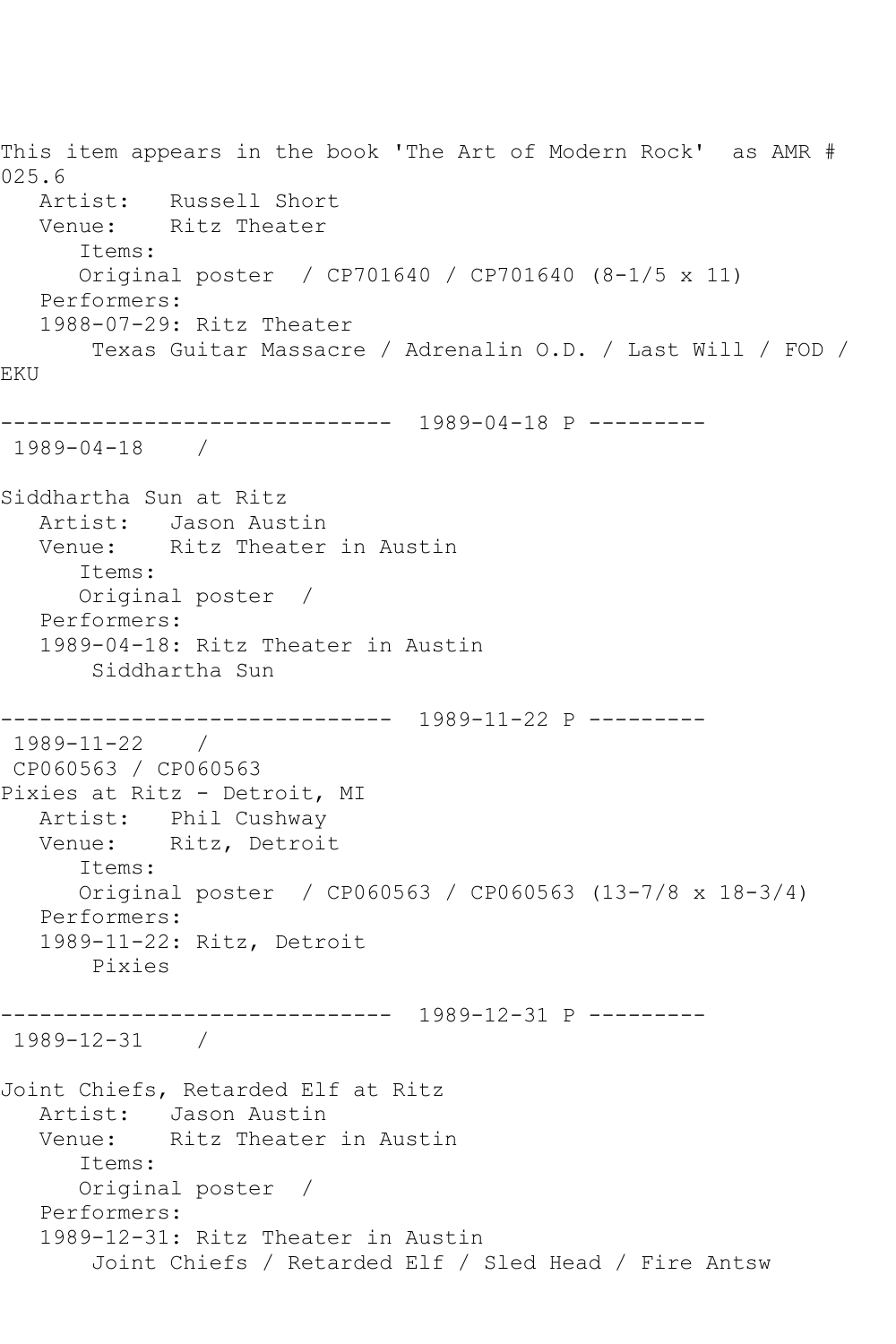------------------------------ 1990-02-15 P --------- 1990-02-15 / Silence Obscure, Catastrophe Ballet at Ritz Artist: Jason Austin Venue: Ritz Theater in Austin Items: Original poster / Performers: 1990-02-15: Ritz Theater in Austin Silence Obscure / Catastrophe Ballet ------------------------------ 1990-02-16 P --------- 1990-02-16 / Godbullies, Squat Thrust at Ritz Artist: Jason Austin Venue: Ritz Theater in Austin Items: Original poster / Performers: 1990-02-16: Ritz Theater in Austin Godbullies / Squat Thrust ------------------------------ 1990-02-18 P --------- 1990-02-18 / Rhythm Pigs, Bayou Pigs at Ritz Artist: Lyman Hardy Venue: Ritz Theater in Austin Items: Original poster / Performers: 1990-02-18: Ritz Theater in Austin Rhythm Pigs / Bayou Pigs / Uglor / Disband ------------------------------ 1990-03-09 P --------- 1990-03-09 / Quiet Time, Silence Obscure at Ritz Artist: Jason Austin Venue: Ritz Theater in Austin Items: Original poster / Performers: 1990-03-09: Ritz Theater in Austin Quiet Time / Silence Obscure / Lavish Xact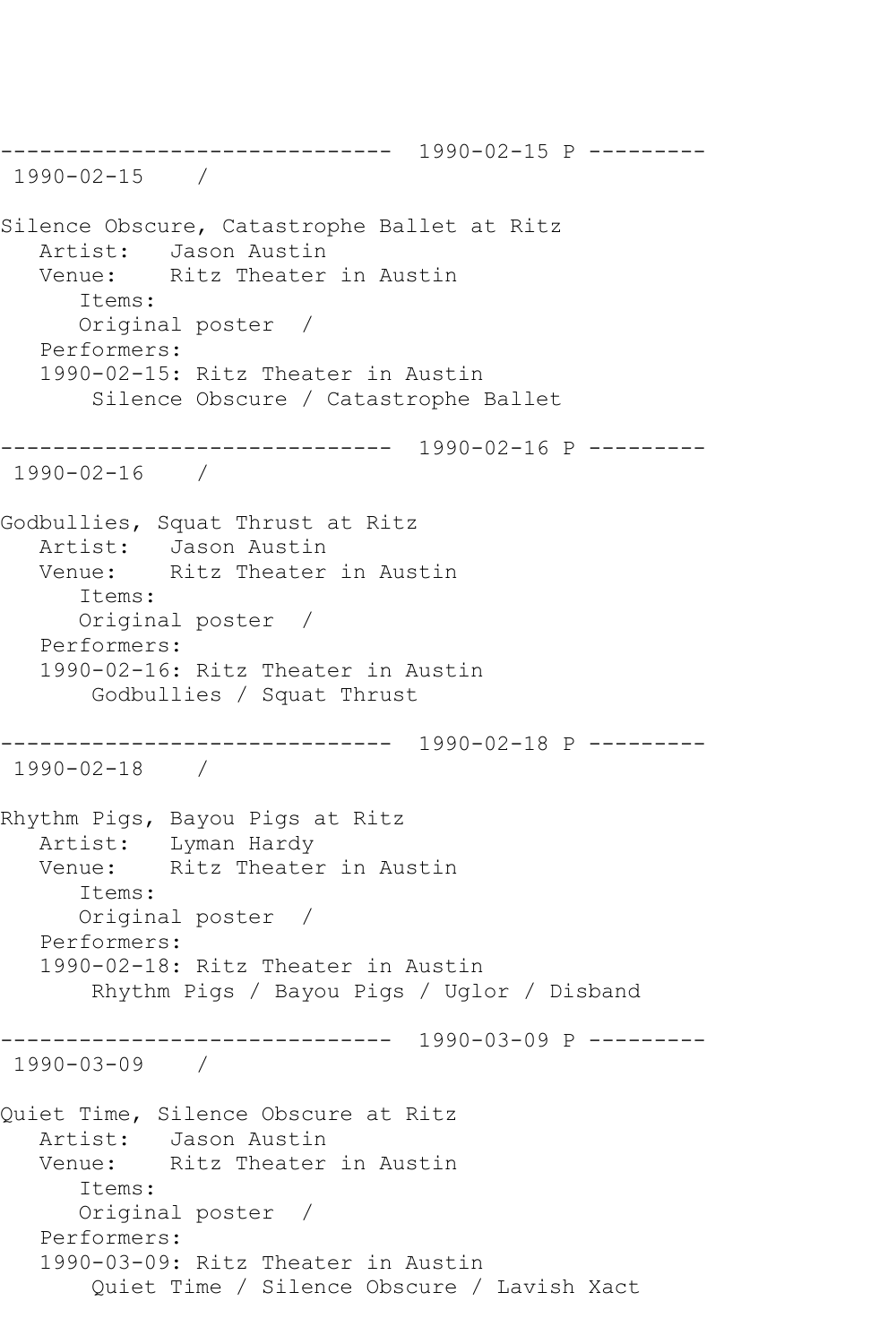------------------------------ 1990-03-29 P --------- 1990-03-29 / Andrew, Joint Chiefs at Ritz Artist: Jason Austin<br>Venue: Ritz Theater Ritz Theater in Austin Items: Original poster / Performers: 1990-03-29: Ritz Theater in Austin Andrew / Joint Chiefs / Naked Vanilla ------------------------------ 1990-06-11 P --------- 1990-06-11 / Neurosis, Joint Chiefs at Ritz Artist: Richard Mather Venue: Ritz, Detroit Items: Original poster / Performers: 1990-06-11: Ritz, Detroit Neurosis / Joint Chiefs / Scum of the Earth ------------------------------ 1990-06-13 P --------- 1990-06-13 / Vampire Lesbos, Bug Wonders at Ritz Artist: Richard Mather<br>Venue: Ritz, Detroit Ritz, Detroit Items: Original poster / Performers: 1990-06-13: Ritz, Detroit Vampire Lezbos / Bug Wonders / Jesus Freaks ------------------------------ 1992-10-30 P --------- 1992-10-30 / CP061299 / CP061299 Melvins, Cows at Ritz Notes: Limited edition of 25. Artist: Frank Kozik<br>Venue: Ritz Venue: Items: Original poster / CP061299 / CP061299 (17-1/2 x 22-1/2) Notes: Limited Edition of 25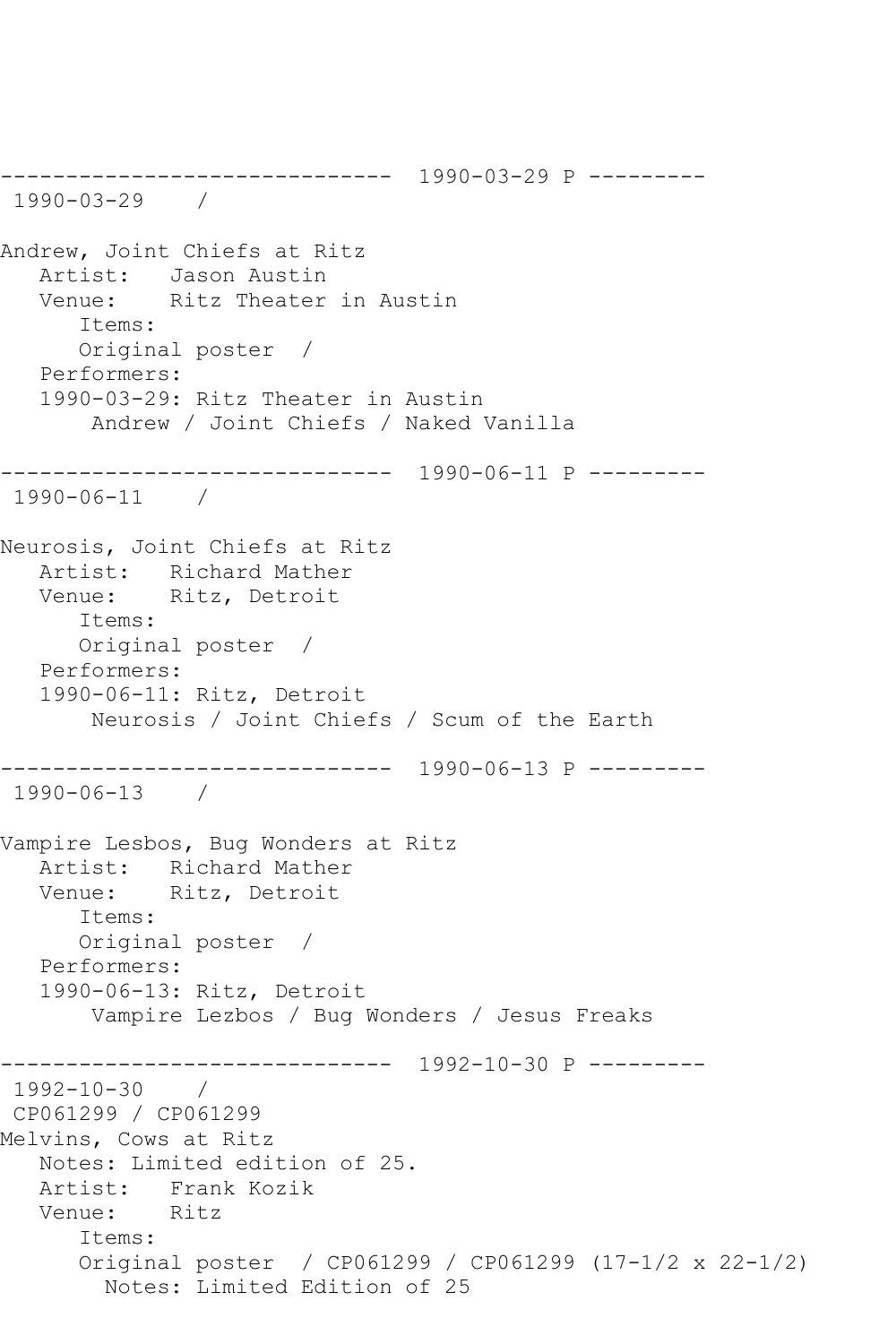```
 Performers:
    1992-10-30: Ritz
        Melvins / Cows / Cosmic Psychos / Surgery / Shocking / 
Hammerhead / Helmet
------------------------------ IRN 1993-02-04 P-1 ---------
1993-02-04 / IRN 
CP014557 / MARM365
Carolyn Striho, Detroit Energy Asylum at I-Rock Nightclub [Detroit, 
<code>MI</code> ]
   Artist: Freddie Brooks
   Venue: I-Rock Nightclub
   Promoter: Mysteriho Music
       Items:
       Original poster IRN Edition 1 / CP014557 / MARM365
    Performers:
    1993-02-04: I-Rock Nightclub
       Carolyn Striho / Detroit Energy Asylum / Wayne Kramer / Rayse 
Biggs / Mark Andrews / Vin E. / Wayne Gerard
    1993-02-05: Ritz, Detroit
    1993-02-06: Club Soda
                   ------------------------------ 1993-03-08 P ---------
1993-03-08 / 
CP061255 / CP061255
House of Pain at Deep Ellum
   Notes: Limited edition of 500.
       Benefit: Liquor Store World Tour
   Artist: Frank Kozik
   Venue: Deep Ellum
       Items:
       Original poster / CP061255 / CP061255 (22-1/2 x 35)
         Notes: Limited Edition of 500
    Performers:
    1993-03-08: Deep Ellum
        House of Pain
    1993-03-09: Back Room, Austin
    1993-03-10: Barubas
    1993-03-11: Vatican
    1993-03-12: Tipitinas
    1993-03-13: Club 616
```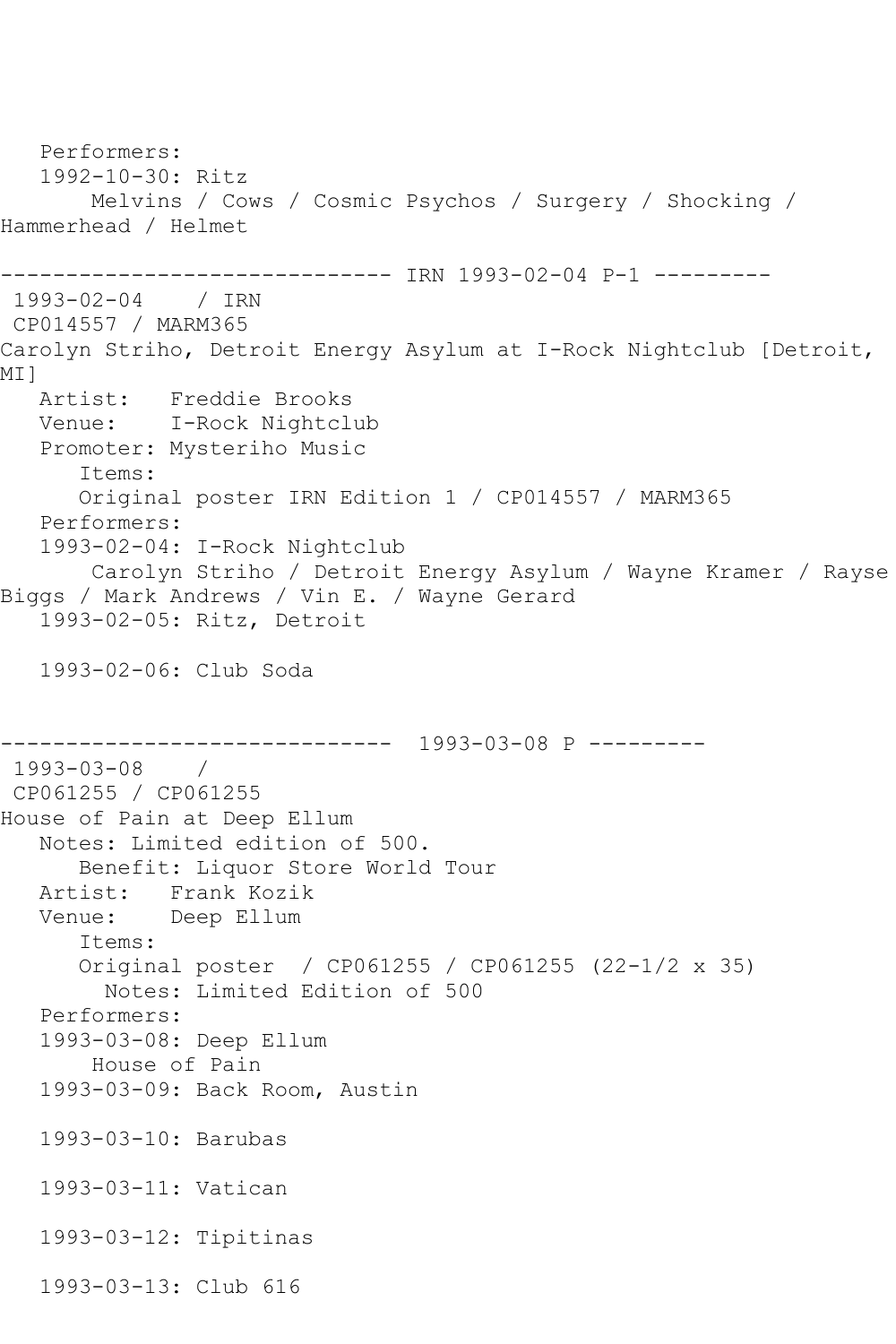- 1993-03-14: Spinnaker
- 1993-03-15: Florida Theater
- 1993-03-16: Edge
- 1993-03-17: Edge
- 1993-03-18: Asylum
- 1993-03-19: Ritz
- 1993-03-20: Bayfront Park
- 1993-03-22: Masquerade
- 1993-03-23: Rocky's
- 1993-03-24: Peppermint Beach Club
- 1993-03-25: W.U.S.T. Hall
- 1993-03-26: Hammerjack's
- 1993-03-27: Roseland
- 1993-03-28: Trocadero
- 1993-03-29: Toad's Place
- 1993-03-30: Channel
- 1993-03-31: Concert Hall
- 1993-04-01: Metropole
- 1993-04-02: State Theater
- 1993-04-03: Vic Theater
- 1993-04-04: Rave Theater
- 1993-04-05: 1st Avenue (704 1st Ave. N.)
- 1993-04-07: Gothic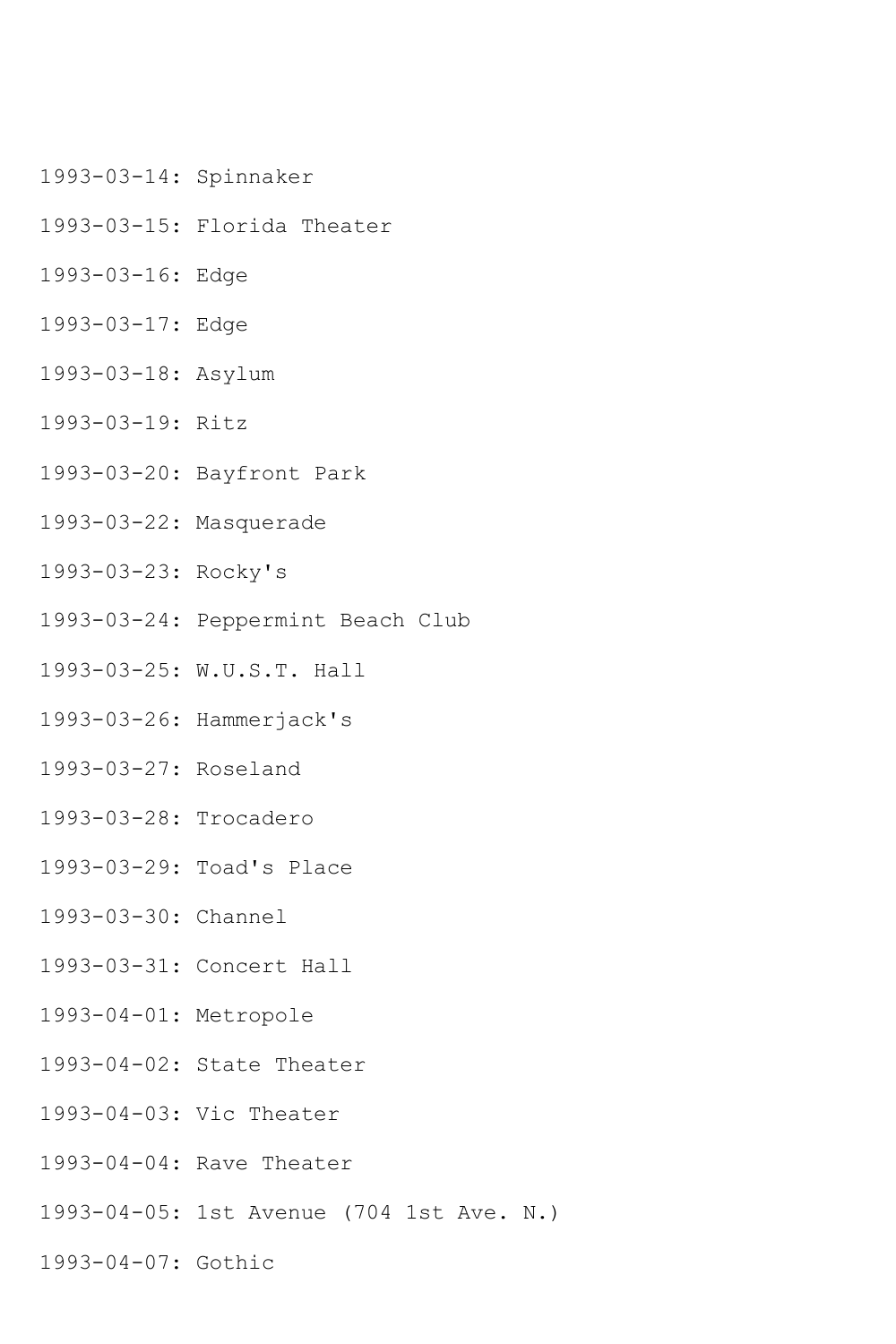1993-04-08: DV8 1993-04-09: Mardi Gras 1993-04-10: La Luna 1993-04-11: 86th Street 1993-04-12: Oz 1993-04-14: Warfield Theater 1993-04-16: Iguana's 1993-04-17: Civic ------------------------------ RITZ 1993-06-16 P-1 --------- 1993-06-16 / RITZ CP013877 / MAH004 Elane Bane, Psycho Motor Goat at Ritz Venue: Ritz, Detroit Items: Original poster RITZ Edition 1 / CP013877 / MAH004 Performers: 1993-06-16: Ritz, Detroit Elane Bane / Psycho Motor Goat ------------------------------ VGC 1993-07-30 P --------- 1993-07-30 / VGC CP009015 / CP06036 Sponge at Ritz Private Notes: Arminski Artist: Mark Arminski Venue: Ritz, Detroit Items: Original poster VGC / CP009015 / CP06036 Performers: 1993-07-30: Ritz, Detroit Sponge ------------------------------ RITD 1993-07-30 P --------- 1993-07-30 / RITD CP043199 Sponge, Lemon Juice at Ritz, Detroit - Detroit, MI Private Notes: Arminski N/A Artist: Mark Arminski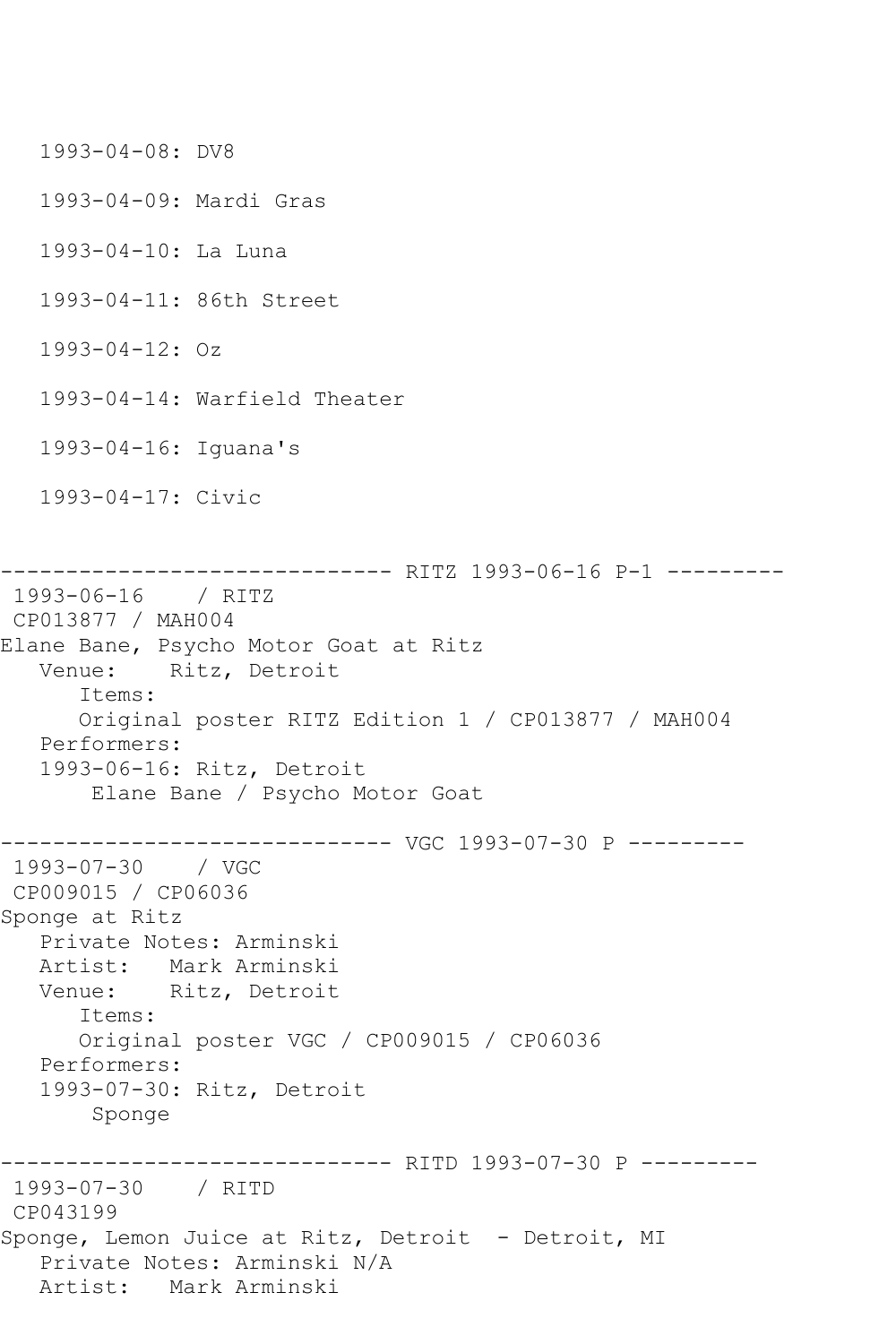Venue: Ritz, Detroit Items: Original poster RITD / CP043199 Performers: 1993-07-30: Ritz, Detroit Sponge / Lemon Juice / Daddystitch / Bobsled ------------------------------ RITZ 1995-02-03 P-1 --------- 1995-02-03 / RITZ CP014730 / MARM545 Chaotic Past at Ritz Theater - Austin, TX Venue: Ritz Theater in Austin Items: Original poster RITZ Edition 1 / CP014730 / MARM545 Performers: 1995-02-03: Ritz Theater in Austin Chaotic Past ------------------------------ RITZ 1995-03-17 P --------- 1995-03-17 / RITZ CP010345 / CS06074 Kevin Gilbert's Skinner Box at Ritz Theater - Austin, TX Artist: John Seabury<br>Venue: Ritz Theater Ritz Theater in Austin Items: Original poster RITZ / CP010345 / CS06074 (9 x 14-1/2) Performers: 1995-03-17: Ritz Theater in Austin ------------------------------ SCS 1997-12-12 P --------- 1997-12-12 / SCS CP045410 / CP045410 Uranium Savages at Ritz - Detroit, MI Benefit: Uranium Savages 23rd Birthday Ball Artist: Kerry Awn (Kerry Fitzgerald)<br>Venue: Ritz Theater in Austin Ritz Theater in Austin Items: Original poster SCS / CP045410 / CP045410 Performers: 1997-12-12: Ritz Theater in Austin Uranium Savages ------------------------------ SCS 1997-zz-zz P --------- 1997-zz-zz / SCS CP045409 / CP045409 Uranium Savages at Ritz - Detroit, MI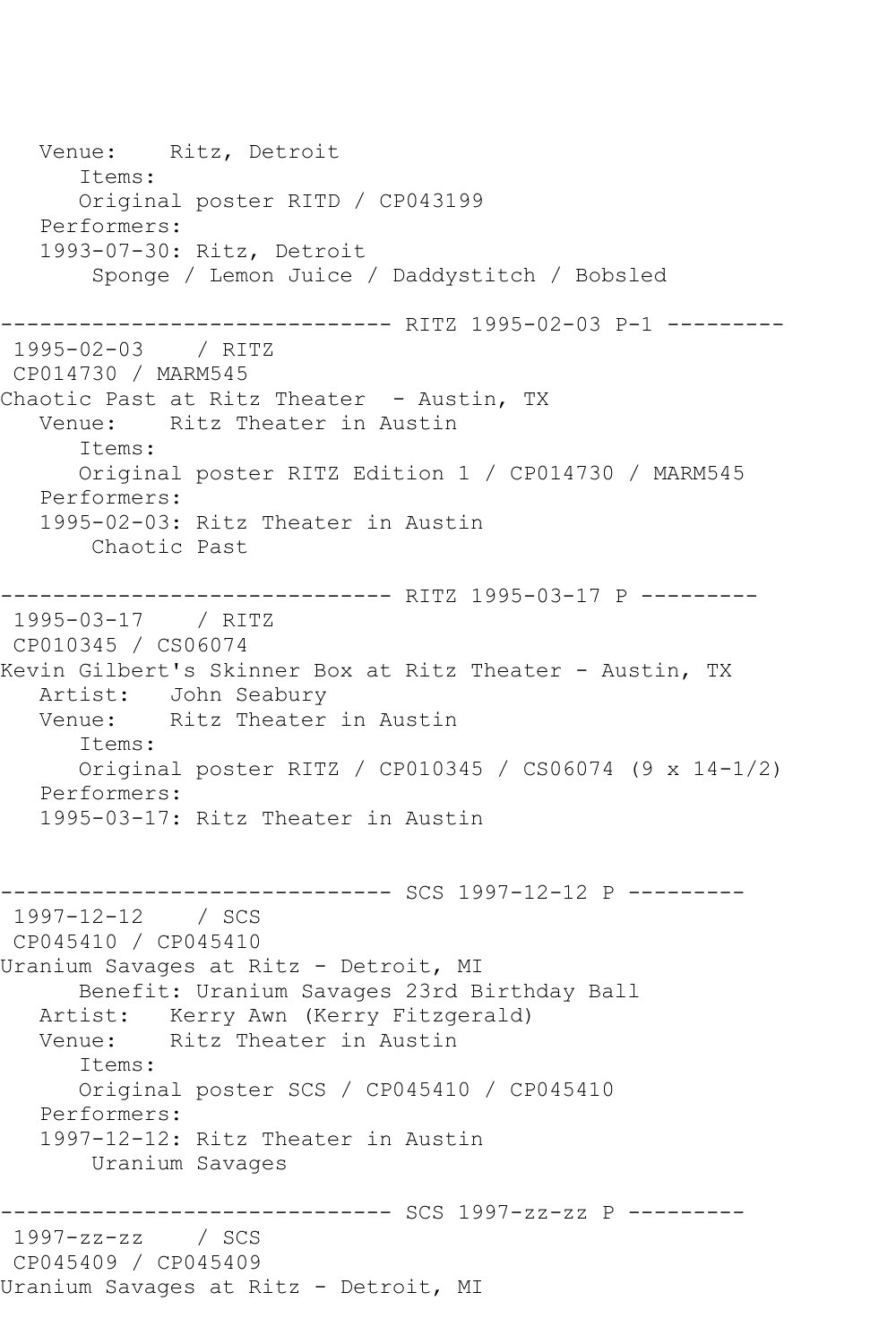Benefit: Holloween Artist: Kerry Awn (Kerry Fitzgerald) Venue: Ritz Theater in Austin Items: Original poster SCS / CP045409 / CP045409 Performers: 1997-zz-zz: Ritz Theater in Austin Uranium Savages ------------------------------ RITZ 1999-09-26 P --------- 1999-09-26 / RITZ CP047233 / CP047233 Pavement at Ritz - Raleigh, NC - Raleigh, NC Artist: Casey Burns Venue: Ritz - Raleigh, NC Promoter: Cats Cradle Items: Original poster RITZ / CP047233 / CP047233 Performers: 1999-09-26: Ritz - Raleigh, NC Pavement ------------------------------ RITZ 1999-12-08 P --------- 1999-12-08 / RITZ CP047211 / CP047211 Fugazi, Ex at Ritz - Raleigh, NC - Raleigh, NC Artist: Casey Burns Venue: Ritz - Raleigh, NC Promoter: Cats Cradle Items: Original poster RITZ / CP047211 / CP047211 Performers: 1999-12-08: Ritz - Raleigh, NC Fugazi / Ex ------------------------------ RITZ 19zz P-1 --------- 19zz / RITZ CP004325 / CD04771 Storm at Ritz Theater - Austin, TX Venue: Ritz Theater in Austin Items: Original poster RITZ Edition 1 / CP004325 / CD04771 Performers: 19zz: Ritz Theater in Austin Storm

------------------------------ RITZ 19zz-02-18 P-1 ---------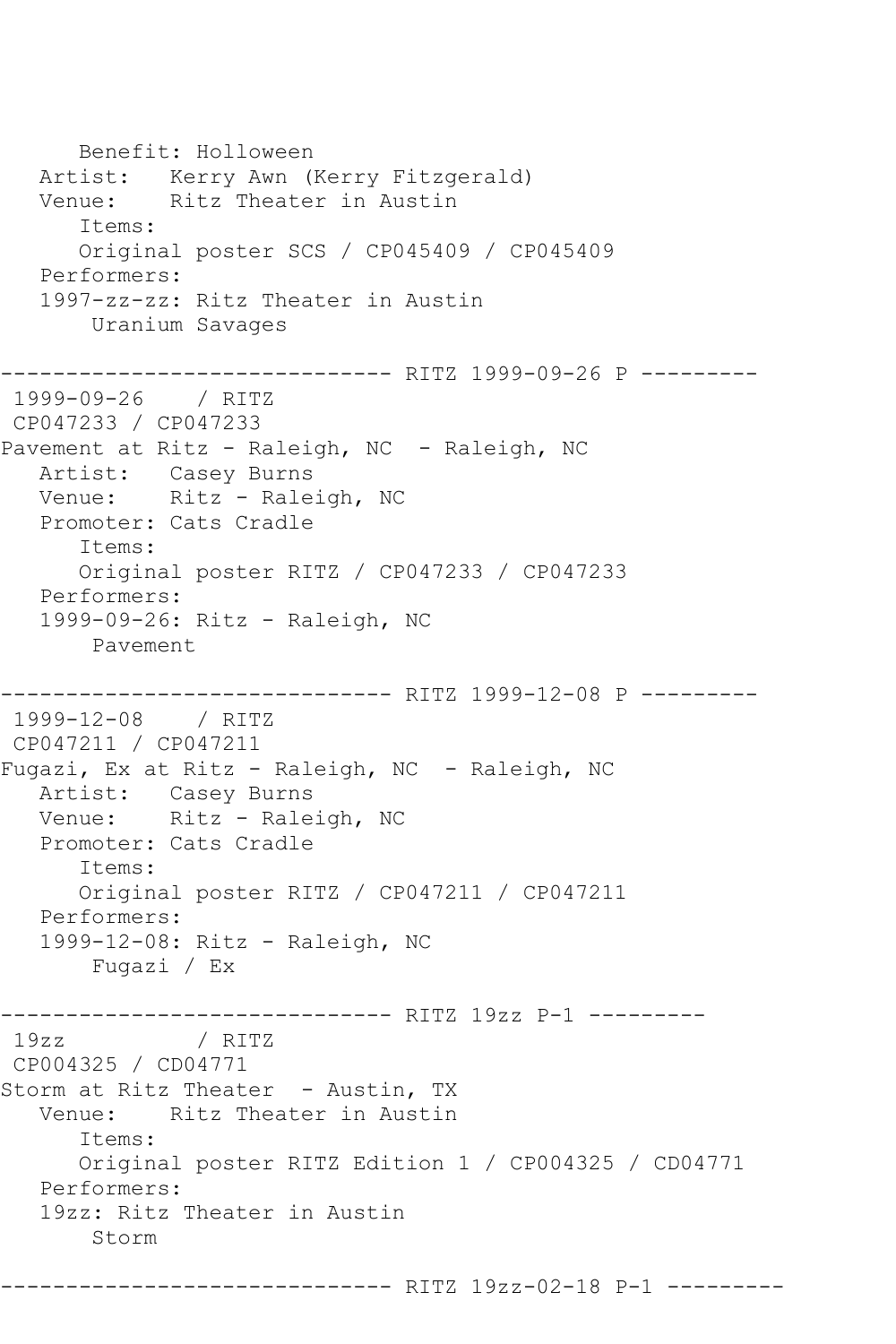19zz-02-18 / RITZ CP013993 / MAH117 Noir Erotic Fetish Fashion Show, Trash Brats at Ritz Venue: Ritz, Detroit Items: Original poster RITZ Edition 1 / CP013993 / MAH117 Performers: 19zz-02-18: Ritz, Detroit Noir Erotic Fetish Fashion Show / Trash Brats / Noir Leather ------------------------------ 19zz-03-12 P-1 --------- 19zz-03-12 / CP009597 / CS04342 Doug Sahm, Harry Anderson at Austin Ritz - Austin, TX Venue: Ritz Theater in Austin Items: Original poster / CP004177 / CD04586 Original poster Edition 1 / CP009597 / CS04342 Performers: 19zz-03-12: Ritz Theater in Austin Doug Sahm / Harry Anderson / Uh Ohs ------------------------------ RITZ 19zz-03-12 P-1 --------- 19zz-03-12 / RITZ CP009610 / CS04355 The Great Alignment Featuring the End of the World at The Ritz Artist: Jim Franklin<br>Venue: Esther's Fol Esther's Follies Items: Original poster RITZ Edition 1 / CP009610 / CS04355 Performers: 19zz-03-12 19zz-03-13: Esther's Follies Ritz Theater in Austin ------------------------------ RITZ 19zz-03-13 BS-1 --------- 19zz-03-13 / RITZ CP014543 / MARM350 Loudhouse at Ritz Theater - Austin, TX Venue: Ritz Theater in Austin Items: Bumper Sticker RITZ Edition 1 / CP014543 / MARM350 Performers: 19zz-03-13: Ritz Theater in Austin Loudhouse ------------------------------ RITZ 19zz-04-03 P-1 ---------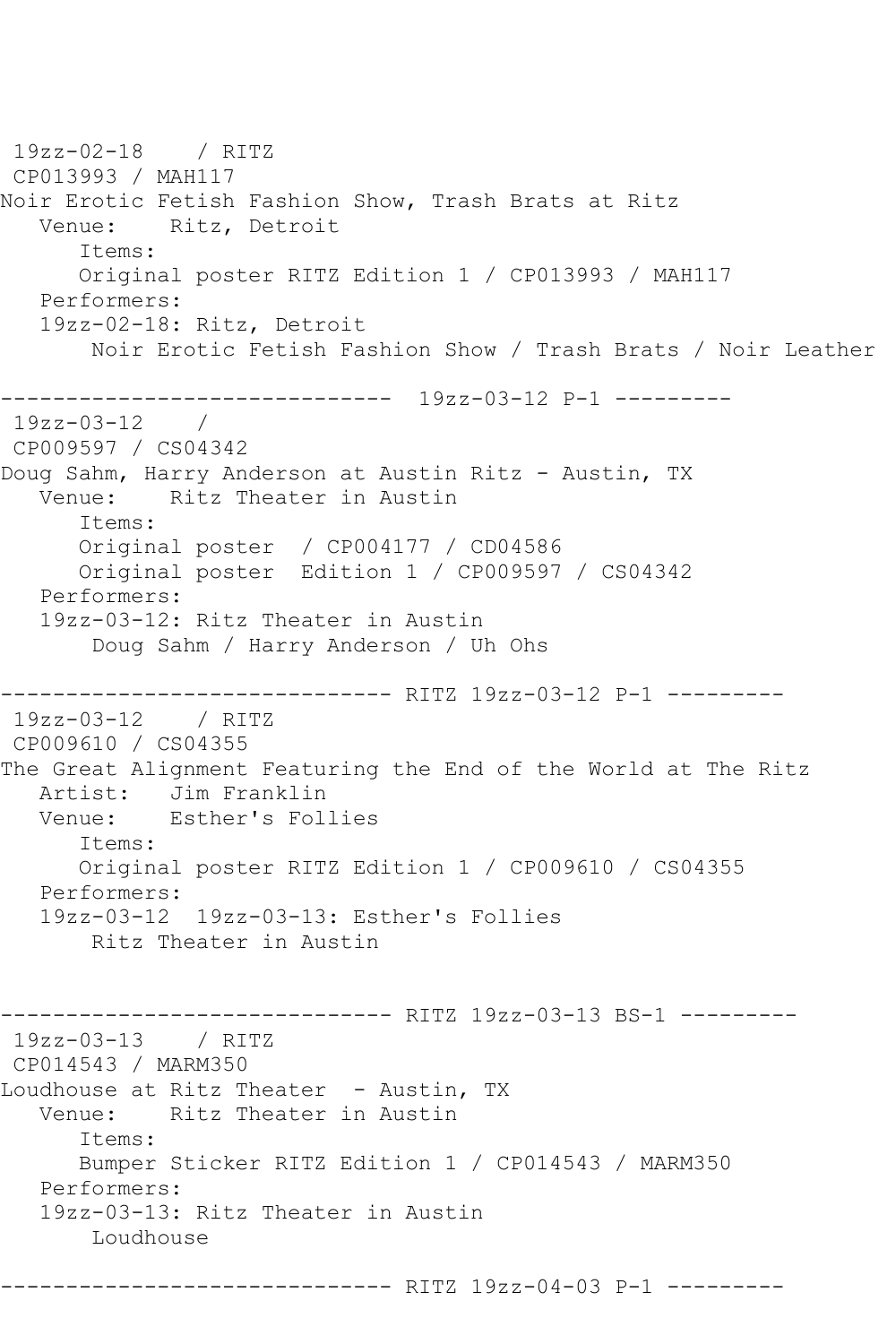19zz-04-03 / RITZ CP015037 / ME0184 Townes Van Zandt, Harry Anderson at Ritz Theater - Austin, TX Venue: Ritz Theater in Austin Items: Original poster RITZ Edition 1 / CP015037 / ME0184 Performers: 19zz-04-03: 19zz-04-04: Ritz Theater in Austin Townes Van Zandt / Harry Anderson ------------------------------ NUM 19zz-04-28 P-1 --------- 19zz-04-28 / NUM CP014278 / MARM082 Butthole Surfers, Flaming Lips at Numbers - Dallas, TX Venue: Numbers Items: Original poster NUM Edition 1 / CP014278 / MARM082 Performers: 19zz-04-27: Numbers Butthole Surfers / Flaming Lips / Declaration of Love 19zz-04-28: Ritz Theater in Austin 19zz-04-30: Arcadia Theater ------------------------------ RITZ 19zz-05-02 P-1 --------- 19zz-05-02 / RITZ CP008939 / CP05662 Sons of Uranium Savages, Pete Samson at Ritz Private Notes: AWHQ ?? Artist: Kerry Awn (Kerry Fitzgerald) Venue: Ritz Theater in Austin Items: Original poster RITZ Edition 1 / CP008939 / CP05662 RITZ / CP004180 / CD04589 Performers: 19zz-05-02 19zz-05-03: Ritz Theater in Austin Sons of Uranium Savages / Pete Samson / Roadmap / Easy Street ------------ RITZ 19zz-06-06 P-1 ---------19zz-06-06 / RITZ CP004196 / CD04605 Meters, Steam Heat at Ritz Venue: Ritz Theater in Austin Items: Original poster RITZ Edition 1 / CP004196 / CD04605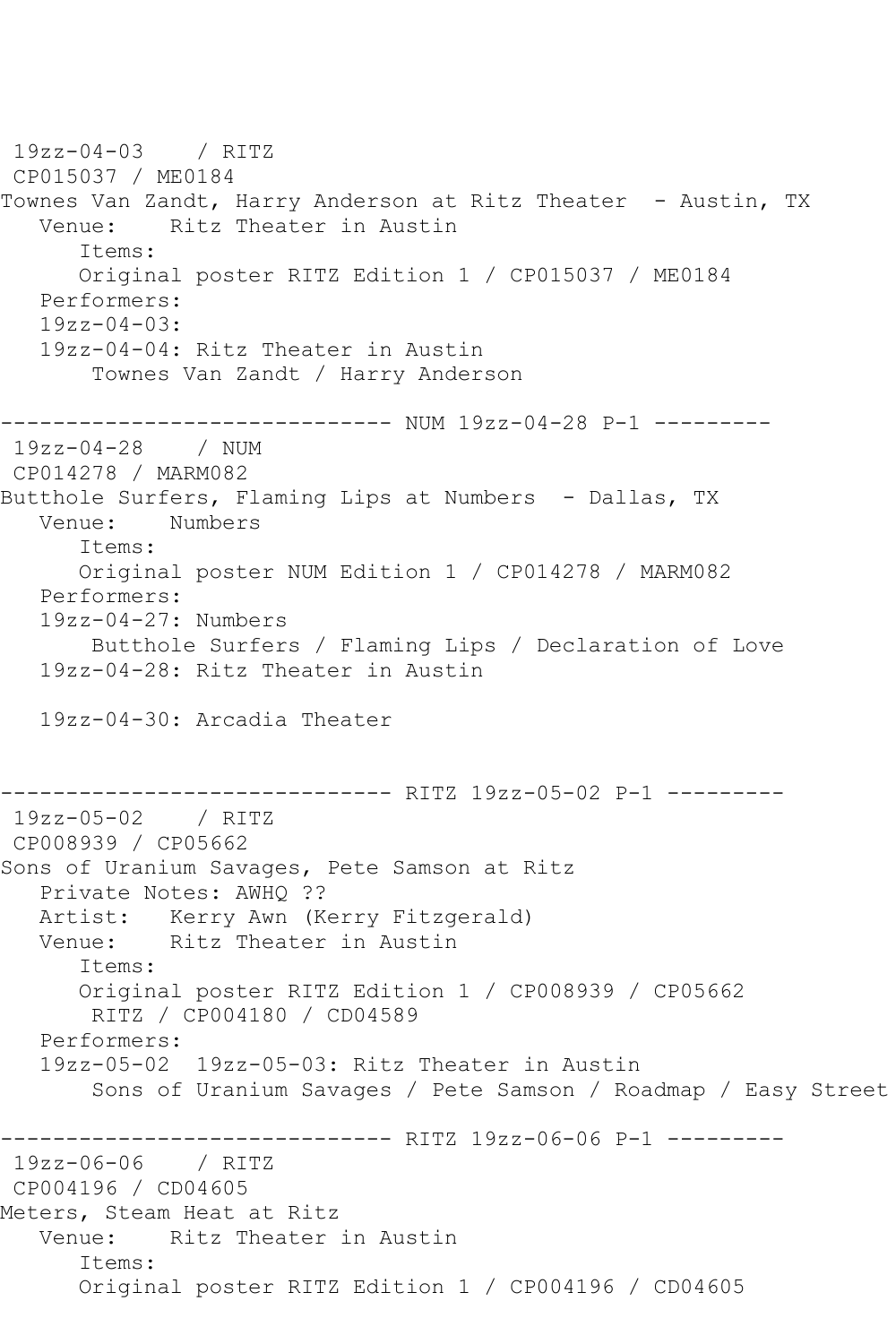Performers: 19zz-06-06: Ritz Theater in Austin Meters / Steam Heat ------------------------------ RITZ 19zz-09-15 P-1 --------- 19zz-09-15 / RITZ CP013986 / MAH110 Roc Barrage at Ritz Venue: Ritz in Roseville Items: Original poster RITZ Edition 1 / CP013986 / MAH110 Performers: 19zz-09-15: Ritz in Roseville Roc Barrage ------------------------------ RITZ 19zz-09-30 P-1 --------- 19zz-09-30 / RITZ CP014024 / MAH148 Noc Barrage, Thuderchief at Ritz Venue: Ritz, Detroit Items: Original poster RITZ Edition 1 / CP014024 / MAH148 Performers: 19zz-09-30: Ritz, Detroit Noc Barrage / Thuderchief / Daddy Stitch ------------------------------ RITZ 19zz-10-25 P-1 --------- 19zz-10-25 / RITZ CP009612 / CS04357 Greasy Wheels, Alvin Crow at Ritz Theater - Austin, TX Artist: Jim Franklin<br>Venue: Ritz Theater Ritz Theater in Austin Items: Original poster RITZ Edition 1 / CP009612 / CS04357 Performers: 19zz-10-25 19zz-10-26: Ritz Theater in Austin Greasy Wheels / Alvin Crow ------------------------------ RITZ 19zz-10-27 P-1 --------- 19zz-10-27 / RITZ CP009609 / CS04354 Weather Report, Josef Zawinal at Ritz Theater - Austin, TX Artist: Jim Franklin<br>Venue: Ritz Theater Ritz Theater in Austin Items: Original poster RITZ Edition 1 / CP009609 / CS04354 Performers: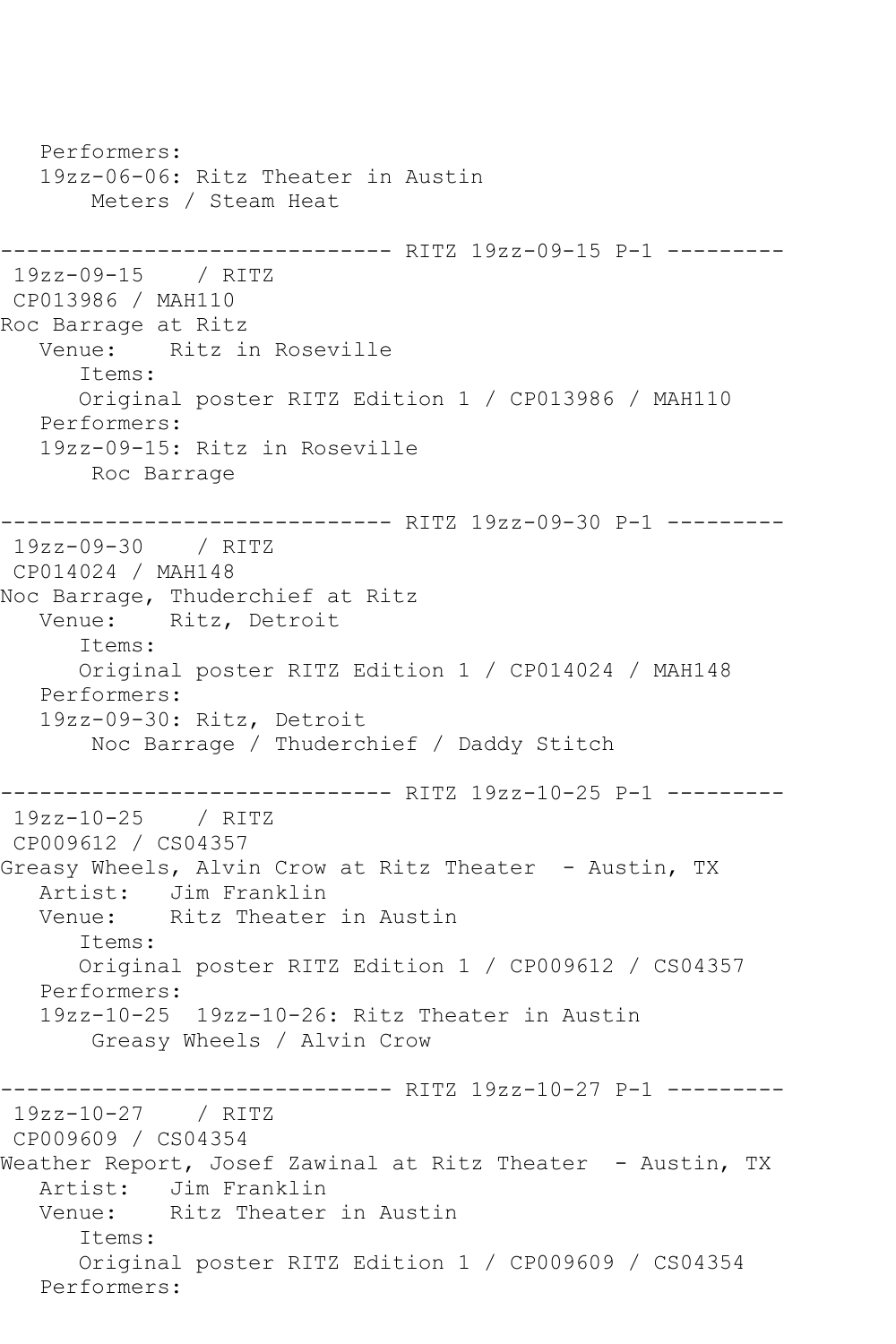19zz-10-27: Ritz Theater in Austin Weather Report / Josef Zawinal / Wayne Shorter / Al Johnson / Darryl Brown / Sum Um Romao ------------------------------ RITZ 19zz-10-31 P-1 --------- 19zz-10-31 / RITZ CP009614 / CS04359 Ramon Ramon and the Four Daddyo's, Ritzettes at Ritz Theater -Austin, TX Series: 7th Annual Artist: Jim Franklin Venue: Ritz Theater in Austin Items: Original poster RITZ Edition 1 / CP009614 / CS04359 Performers: 19zz-10-31 19zz-11-02: Ritz Theater in Austin Ramon Ramon and the Four Daddyo's / Ritzettes / Paul Ray / Doug Sahm / Ganja Din / Last Colita Dancers / Half Band Half Beast / Tops In Movement ------------------------------ RITZ 19zz-12-10 P-1 --------- 19zz-12-10 / RITZ CP004324 / CD04770 47 X It's Own Weight at Ritz Venue: Ritz Theater in Austin Items: Original poster RITZ Edition 1 / CP004324 / CD04770 Performers: 19zz-12-10: Ritz Theater in Austin 47 X It's Own Weight ------------------------------ RITZ 19zz-12-23 P-1 --------- 19zz-12-23 / RITZ CP014732 / MARM547 Vince Neil, Nobody's Heroes at Ritz Theater - Austin, TX Venue: Ritz Theater in Austin Items: Original poster RITZ Edition 1 / CP014732 / MARM547 Performers: 19zz-12-23: Ritz Theater in Austin Vince Neil / Nobody's Heroes ------------------------------ RITZ 2000-05-18 P --------- 2000-05-18 / RITZ CP047223 / CP047223 Leftover Salmon at Ritz - Raleigh, NC - Raleigh, NC Artist: Casey Burns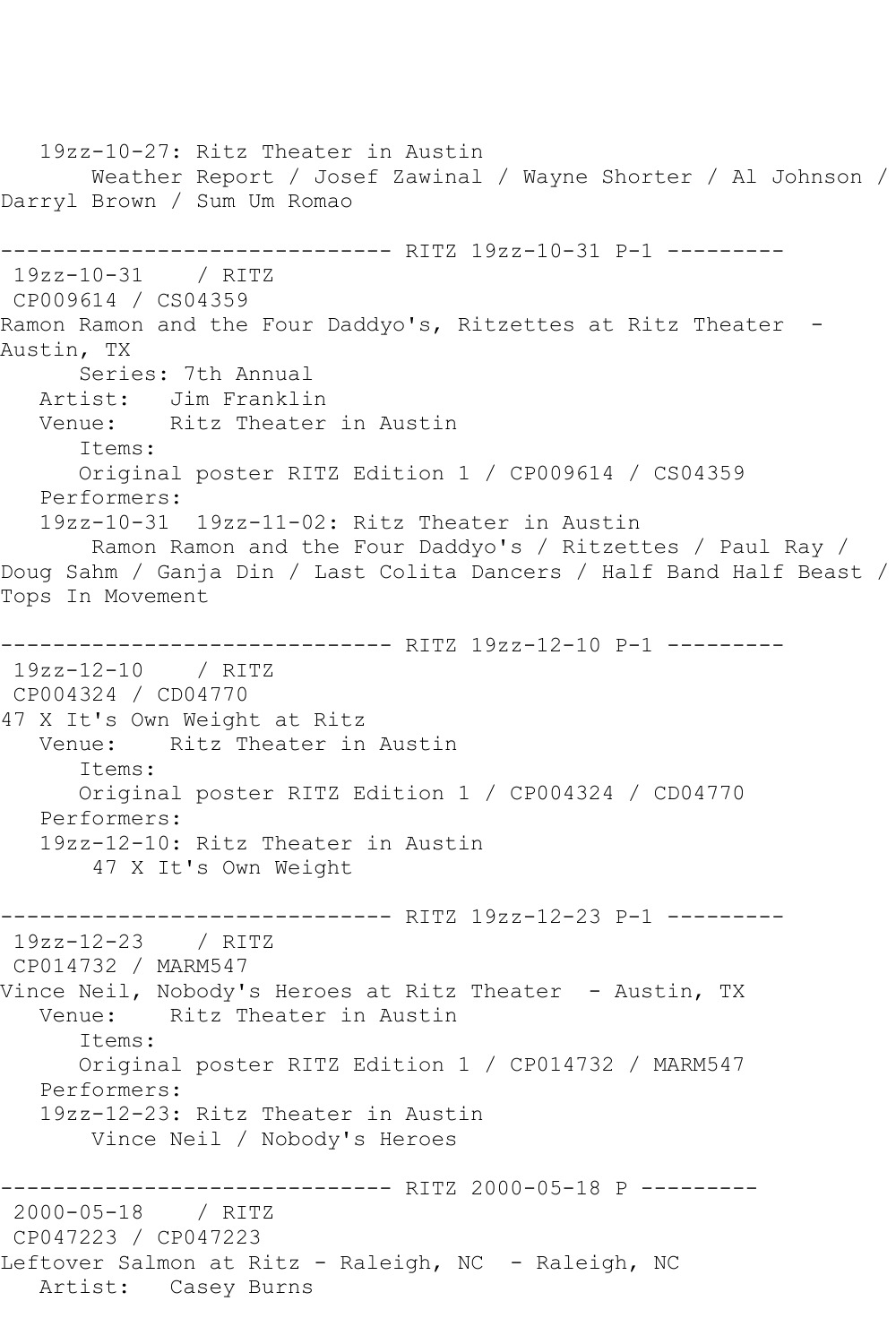Venue: Ritz - Raleigh, NC Promoter: Cats Cradle Items: Original poster RITZ / CP047223 / CP047223 Performers: 2000-05-18: Ritz - Raleigh, NC Leftover Salmon ------------------------------ RITZ 2000-05-20 P --------- 2000-05-20 / RITZ CP047257 / CP047257 Ween at Ritz - Raleigh, NC - Raleigh, NC Artist: Casey Burns Venue: Ritz - Raleigh, NC Items: Original poster RITZ / CP047257 / CP047257 Performers: 2000-05-20: Ritz - Raleigh, NC Ween ------------------------------ RITZ 2000-07-29 P --------- 2000-07-29 / RITZ CP047232 / CP047232 Patti Smith at Ritz - Raleigh, NC - Raleigh, NC Artist: Casey Burns Venue: Ritz - Raleigh, NC Promoter: Cats Cradle Items: Original poster RITZ / CP047232 / CP047232 Performers: 2000-07-29: Ritz - Raleigh, NC Patti Smith ------------------------------ RITZ 2001-11-14 P --------- 2001-11-14 / RITZ CP047244 / CP047244 Stereolab, Rebecca Gates at Ritz - Raleigh, NC - Raleigh, NC Artist: Casey Burns Venue: Ritz - Raleigh, NC Items: Original poster RITZ / CP047244 / CP047244 Performers: 2001-11-14: Ritz - Raleigh, NC Stereolab / Rebecca Gates ------------------------------ RITZ 2001-11-16 P --------- 2001-11-16 / RITZ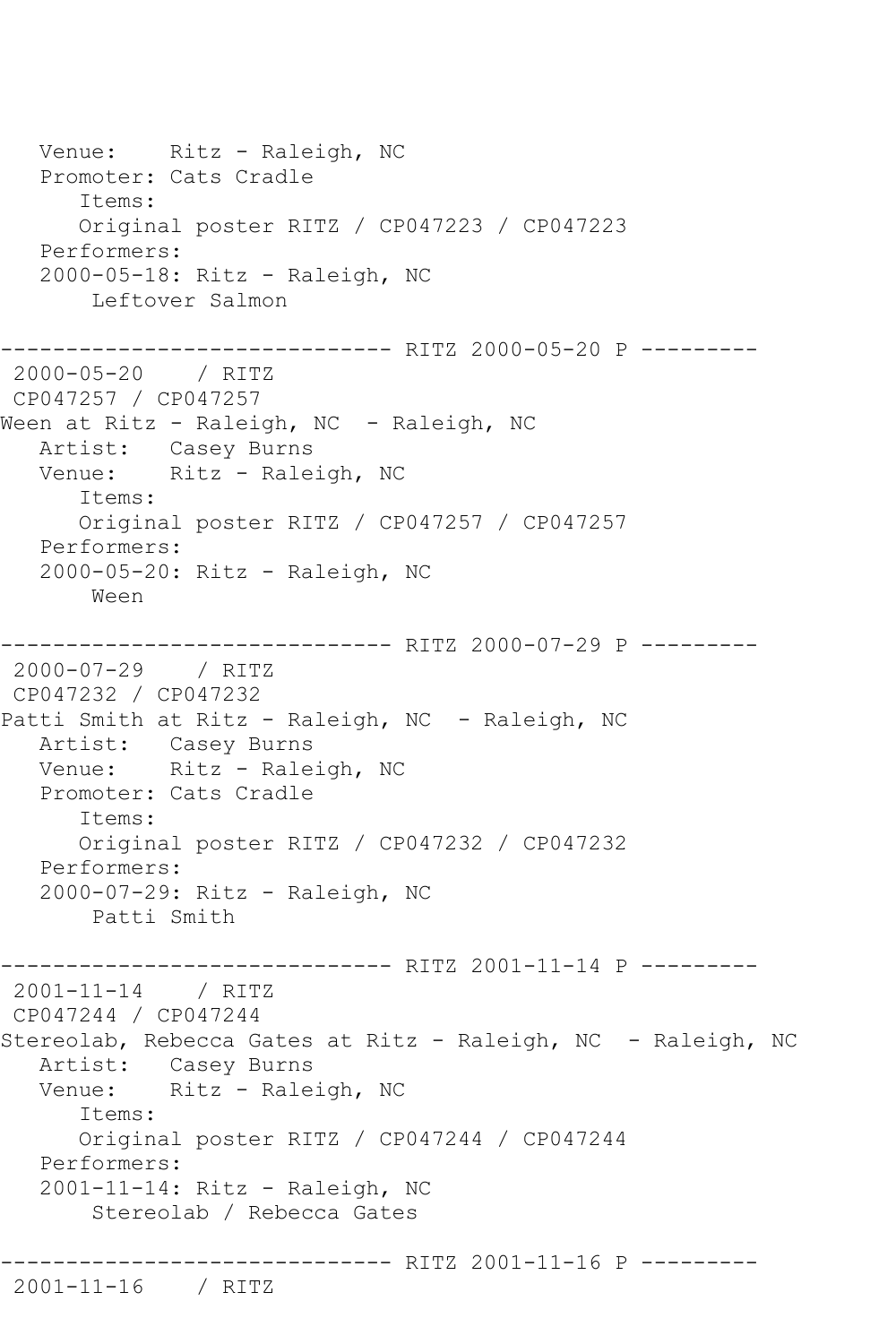```
CP047227 / CP047227
Lucinda Williams, Matthew Ryan at Ritz - Raleigh, NC - Raleigh, NC
   Artist: Casey Burns
  Venue: Ritz - Raleigh, NC
   Promoter: Cats Cradle
       Items:
       Original poster RITZ / CP047227 / CP047227
   Performers:
    2001-11-16: Ritz - Raleigh, NC
        Lucinda Williams / Matthew Ryan
         ---------------------- RITZ 2002-03-23 P ---------<br>-23    / RITZ
2002 - 03 - 23CP047212 / CP047212
Fugazi, Dead Meadow at Ritz - Raleigh, NC - Raleigh, NC
   Artist: Casey Burns
  Venue: Ritz - Raleigh, NC
       Items:
       Original poster RITZ / CP047212 / CP047212
   Performers:
    2002-03-23: Ritz - Raleigh, NC
        Fugazi / Dead Meadow / Bats and Mice
------------------------------ 2002-04-13 P ---------
2002-04-13 / 
CP030999 / NM10948
Dashboard Confessional, Anniversary at Ritz-Raliegh Theater
   Venue: Ritz-Raliegh Theater
       Items:
       Original poster / CP030999 / NM10948 (12 x 24)
   Performers:
    2002-04-13: Ritz-Raliegh Theater
        Dashboard Confessional / Anniversary / Ron Kweller / Seafood
                      ------------------------------ RITZ 2002-04-13 P ---------
2002-04-13 / RITZ 
CP047204 / CP047204
Dashboard Confessional, Anniversary at Ritz - Raleigh, NC -
Raleigh, NC<br>Artist:
            Casey Burns
  Venue: Ritz - Raleigh, NC
   Promoter: Cats Cradle
       Items:
       Original poster RITZ / CP047204 / CP047204
    Performers:
    2002-04-13: Ritz - Raleigh, NC
        Dashboard Confessional / Anniversary / Seafood / Ben Kweller
```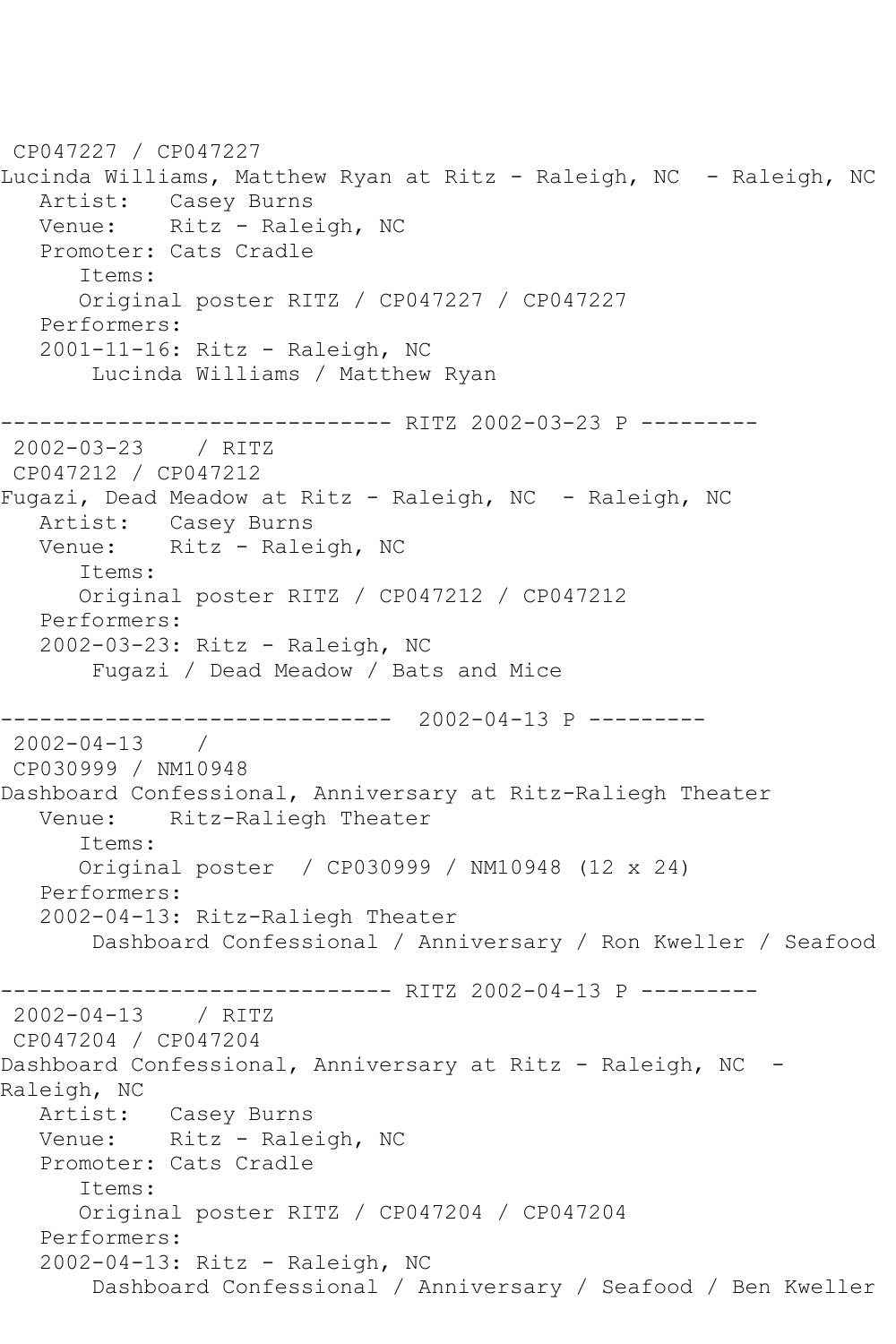------------------------------ RITZ 2002-06-28 P --------- 2002-06-28 / RITZ CP047215 / CP047215 Get Up Kids, Superchunk at Ritz Artist: Casey Burns Venue: Ritz - Raleigh, NC Promoter: Cats Cradle Items: Original poster RITZ / CP047215 / CP047215 Performers: 2002-06-28: Ritz - Raleigh, NC Get-Up Kids / Superchunk / Hot Rod Circuit ------------------------------ 2002-08-07 P --------- 2002-08-07 / CP701574 / CP701574 Sonic Youth, Mary Timony at Ritz Notes: Limited Edition of 60 This item appears in the book 'The Art of Modern Rock' as AMR # 484.2 Artist: Casey Burns Venue: Ritz Items: Original poster / CP701574 / CP701574 (14 x 20-1/2) Performers: 2002-08-07: Ritz Sonic Youth / Mary Timony / Erase Errata \_\_\_\_\_\_\_\_\_\_\_\_\_\_ ---------------- RITZ 2003-02-20 P ---------<br>/ RITZ  $2003 - 02 - 20$ CP047187 / CP047187 Steve Earle and the Dukes, Garrison Starr at Ritz Artist: Casey Burns Venue: Ritz - Raleigh, NC Items: Original poster RITZ / CP047187 / CP047187 Performers: 2003-02-20: Ritz - Raleigh, NC Steve Earle / Garrison Starr --------------------------------- RITZ NONE P-1 ---------<br>NONE / RITZ / RITZ CP009611 / CS04356 Electromagnets, Kit Carson at Ritz Theater - Austin, TX Artist: Jim Franklin Venue: Ritz Theater in Austin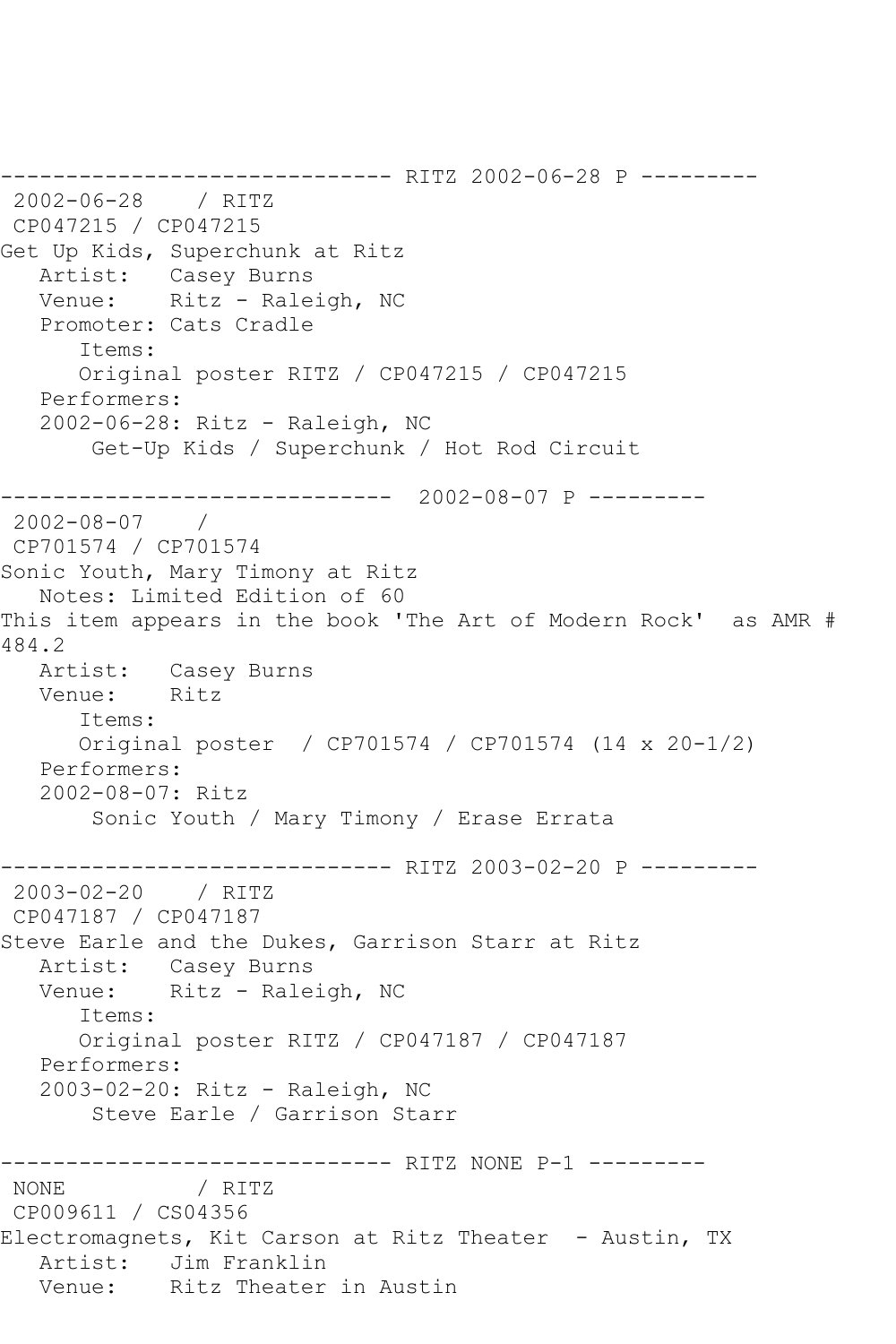Items: Original poster RITZ Edition 1 / CP009611 / CS04356 Performers: NONE: Ritz Theater in Austin Electromagnets / Kit Carson / Micael Wadliegh ------------------------------ RITZ NONE P-1 --------- NONE / RITZ CP004285 / CD04731 Southern Feelin', Storm at Ritz Artist: Jim Franklin<br>Venue: Ritz Theater Ritz Theater in Austin Items: Original poster RITZ Edition 1 / CP004285 / CD04731 Performers: NONE: Ritz Theater in Austin Southern Feelin' / Storm ------------------------------ zzzz-01-17 P -------- zzzz-01-17 / CP060662 / CP060662 Bad Brains, Flipper at Gang Green at the Ritz Venue: Gang Green at the Ritz Items: Original poster / CP060662 / CP060662 (11 x 17) Performers: zzzz-01-17: Gang Green at the Ritz Bad Brains / Flipper ------------------------------ zzzz-04-01 P -------- zzzz-04-01 / CP047179 / CP047179 Tori Amos at Chester Fritz Auditorium Artist: Adam Espelee Cohen Venue: Chester Fritz Auditorium Items: Original poster / CP047179 / CP047179 Performers: zzzz-04-01: Chester Fritz Auditorium Tori Amos ------------------------------ RITZ zzzz-09-14 P -------- zzzz-09-14 t / RITZ CP047193 / CP047193 Billy Bragg and the Blokes, Freedy Johnston at Ritz Benefit: Rediscovered songs from Woody Guthrie Artist: Casey Burns